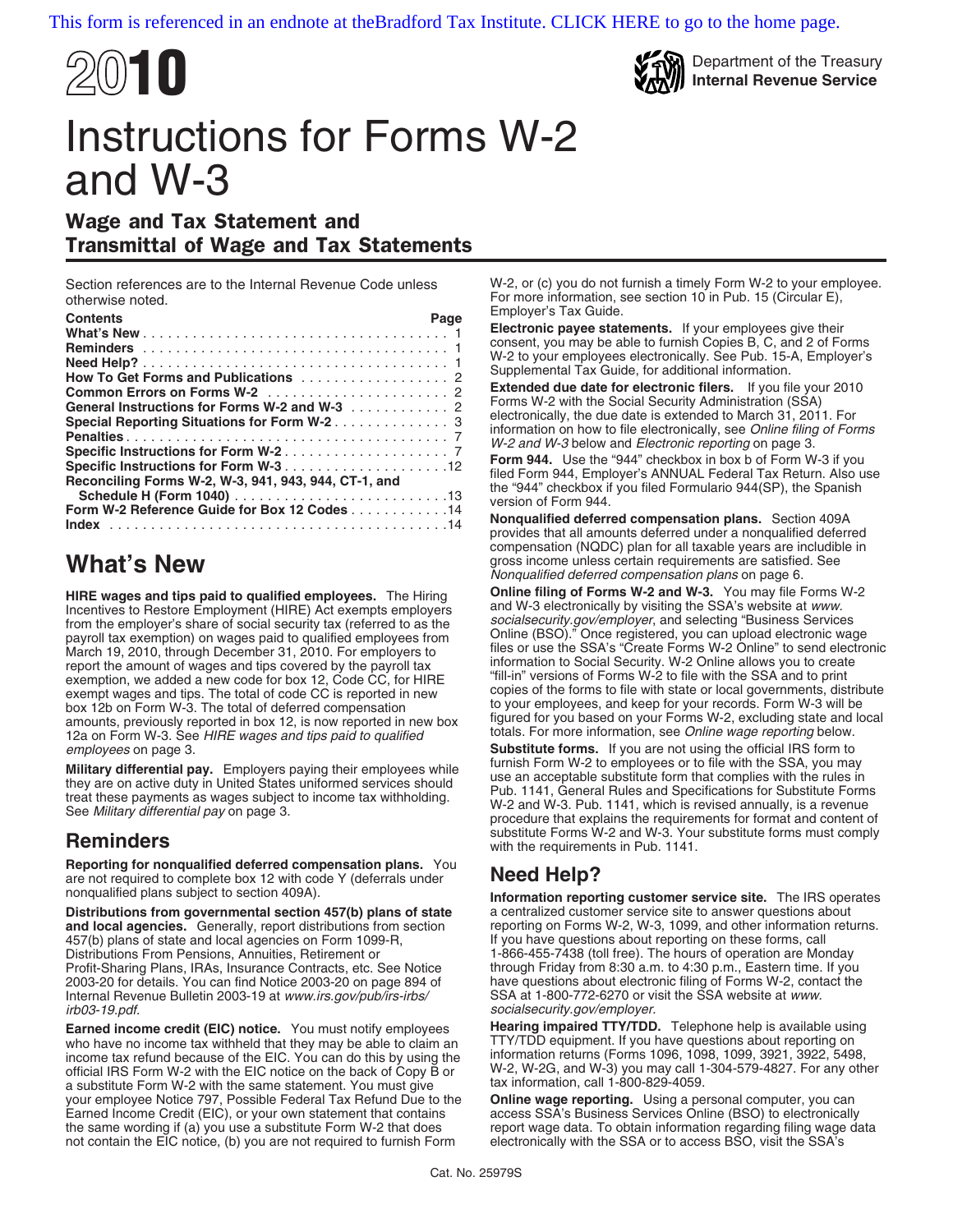Employer W-2 Filing Instructions and Information website at www.<br>socialsecurity.gov/employer. Corrections to previously filed wage data can be made by accessing BSO. Call the SSA at 1-888-772-2970 if you experience problems using any of the services within BSO.

The website includes information on electronic filing, some IRS wages paid to each employee from whom:<br>and SSA publications, and general topics of interest about annual . Income, social security, or Medicare tax was withhe wage reporting. You can also use BSO to ask questions about • Income tax would have been withheld if the employee had not example of the employee had not example of the employee had not claimed no more than one withholding

- 
- 
- 
- Pub. 51 (Circular A), Agricultural Employer's Tax Guide.

1-800-829-4933 or visit IRS.gov and type "Employment Taxes" in the Keyword/Search Terms box.

## **How To Get Forms and Publications** *year.* If you are filing **Forms and Publications**

- 
- 
- 
- 
- 
- 

Do not file Copy A of Forms W-2, W-3, W-2c, and W-3c<br>downloaded from the IRS website with the SSA. They are<br>not provided for informational purposes only. Instead, you may<br>use the SSA website at www.socialsecurity.gov/emplo For the IRS website with the SSA. They are<br>
the SSA website at www.socialsecurity.gov/employer or payer only if the sender.<br>
use the SSA website at www.socialsecurity.gov/employer/<br>
bsohbnew.htm to create and file electron

- 
- 
- 
- 
- 
- 
- 
- 
- 

errors, which cause processing delays.<br>on page 3.

- 
- Use ink that is too light to make entries. Use only black ink.
- Make entries that are too small or too large. Use 12-point Courier<br>
font, if possible.<br>
 Add dollar signs to the money-amount boxes. They have been<br>
 Add dollar signs to the money-amount boxes. They have been<br>
 Inappr
- 
- Inappropriately check the "Retirement plan" checkbox in box 13. See *Retirement plan* on page 12.
- 

first name and middle initial in the first box, his or her surname in the address and change the ZIP code to "18702-7997." See Pub. the second box, and his or her suffix (optional) in the third box. 15 (Circular E) for a list of IRS-approved private delivery services.

# General Instructions for Forms<br>W-2 and W-3

Who must file Form W-2. Employers must file Form W-2 for wages paid to each employee from whom:

claimed no more than one withholding allowance or had not claimed exemption from withholding on Form W-4, Employee's

Employers also can electronically file EFW2 wage reports. See<br>
Electronic reporting on page 3.<br>
Electronic reporting on page 3.<br> **Employment tax information.** Detailed employment tax<br>
information is given in:<br>
• Pub. 15 (C

• Pub. 15-A, Employer's Supplemental Tax Guide,<br>• Pub. 15-B, Employer's Tax Guide to Fringe Benefits, and If you are required to file 250 or more Forms W-2, see *Electronic*<br>• Pub. 51 (Circular A), Agricultural Employer's

You also can call the IRS with your employment tax questions at **Who must file Form W-3.** Anyone required to file Form W-2 must 100-829-4933 or visit *IRS gov* and type "Employment Taxes" in file Form W-3 to transmit Copy Form W-3; keep it and Copy D (For Employer) of Forms W-2 with your records for 4 years. Be sure to use Form W-3 for the correct year. If you are filing Forms W-2 electronically, see Electronic

**Internet.** You can access the IRS website 24 hours a day, 7 days<br>
Nevek at *IRS* covided complement and the Section of the Section of the Section of the Section of the Section of the Section of the Section of the Section

• Send us comments or request help by email.<br>• Sign up to receive local and national tax news by email. **Who may sign Form W-3.** A transmitter or sender (including a<br>**Who may sign Form W-3.** A transmitter or sender (includ

r an authorized sender signs for the payer, the payer is still<br> **EXECUTE:** THE MAN TO SERVE THE MAN TO SALE THE MAN TO SALE THE MAN TO SALE THE MAN TO SALE THE MAN TO SALE THE MAN TO SALE THE MAN TO SALE THE MAN TO SALE TH • Current-year forms, instructions, and publications.<br>
• Prior-year forms, instructions, and publications.<br>
• Five-year forms, instructions, and publications.<br>
• Tax Map: an electronic research tool and finding aid.<br>
• Ta



**Common Errors on Forms W-2**<br>
Forms W-2 provide information to your employees, the SSA, the<br>
IRS, and state and local governments. Avoid making the following<br>
IRS, and state and local governments. Avoid making the followin **EXULTER** 2011. But see Extension to furnish Forms W-2 to employees

**Do not: Where to file paper forms.** File the entire Copy A page of Form • Omit the decimal point and cents from entries. W-2 with the entire page of Form W-3 at the following address:



box 13. See Retirement plan on page 12. "<br>• Misformat the employee's name in box e. Enter the employee's service, add "ATTN: W-2 Process, 1150 E. Mountain Dr." t • Misformat the employee's name in box e. Enter the employee's service, add "ATTN: W-2 Process, 1150 E. Mountain Dr." to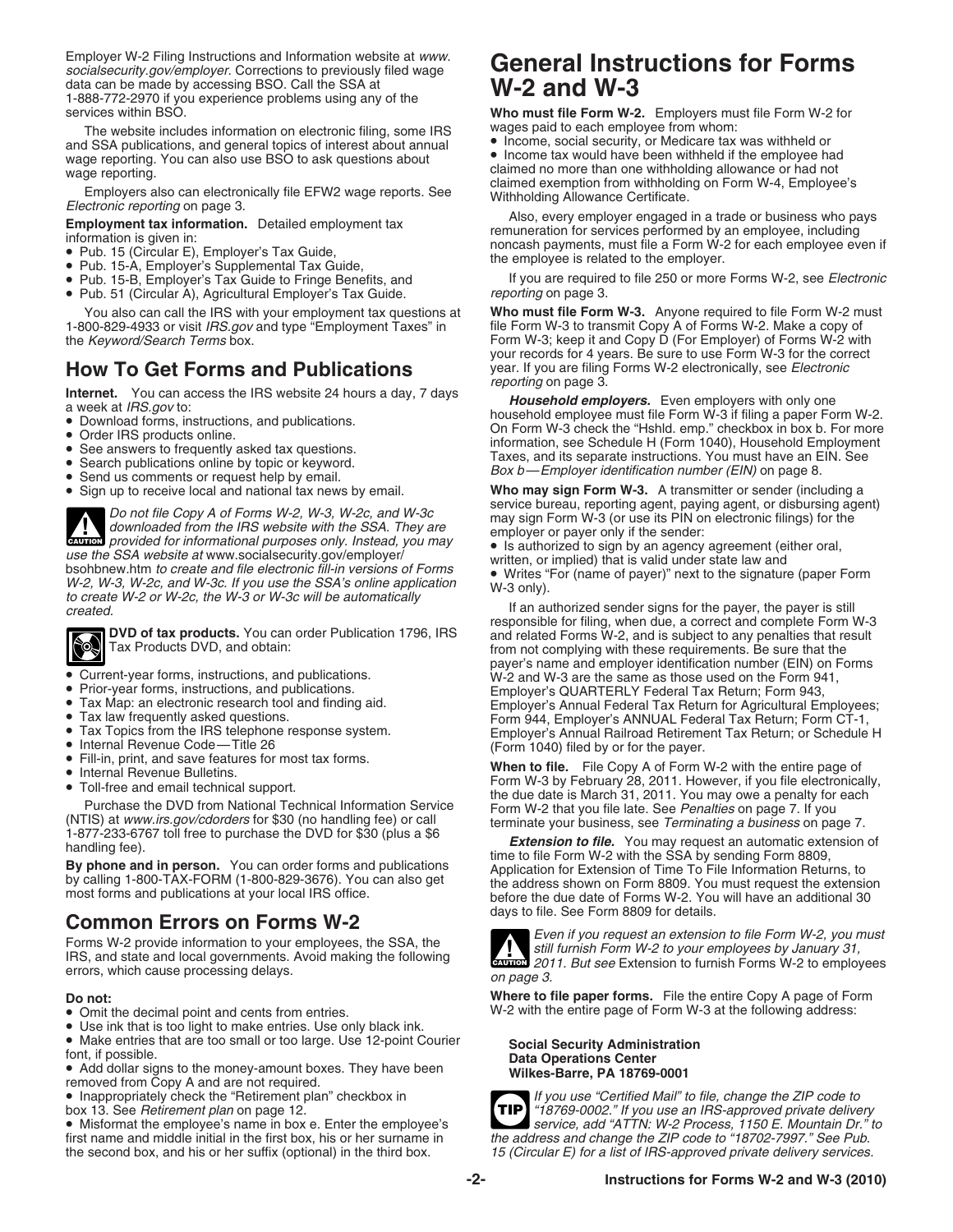

Do not send cash, checks, money orders, etc., with the • Your employer identification number (EIN),<br>Forms W-2 and W-3 that you submit to the SSA. • • A statement that you are requesting an ext **CAUTION** External W-2 and W-3 that you submit to the SSA.<br> **Employment tax forms** (for example, Form 941 or Form "Forms W-2" to employees, 943), remittances, and Forms 1099 must be sent to the IRS.<br>Send Copy 1 of Form W-2 if required to your state city or local Cour signature or that of your authorized agent.

Send Copy 1 of Form W-2, if required, to your state, city, or local  $\bullet$  Your signature or that of your authorized agent.<br>
Separtment. For more information concerning Copy 1 (including **Undeliverable Forms W-2.** Keep for 4 tax department. For more information concerning Copy 1 (including **Undeliverable Forms W-2**. Keep for 4 years any emp<br>how to complete boxes 15 through 20), contact your state, city, or copies of Forms W-2 that you tried to how to complete boxes 15 through 20), contact your state, city, or local tax department. However, if the undelivered W-2 can be produced electronically

employment tax form, group Forms W-2 of the same type with a not need to keep undeliverable employment tax forms over the send them in senarate. separate Form W-3 for each type, and send them in separate groups. See the specific instructions for box b of Form W-3 on page **Taxpayer identification numbers (TINs).** Employers use an

W-2 to each other. These forms are machine read. Staple holes or (ITIN) for employment purpose. W-2 to each purpose information. These section of the formation of the formation, see section, see section, see section, see s tears interfere with machine reading. Also, do not fold Forms W-2 and W-3. Send the forms to the SSA in a flat mailing.

**Electronic reporting.** If you are required to file 250 or more against the amounts shown on the employees' tax returns. The Forms W-2, you must file them electronically unless the IRS SSA uses SSNs to record employees' ea granted you a waiver. You may be charged a penalty if you fail to

You are encouraged to file electronically even if you are<br>filing fewer than 250 Forms W-2. Small submitters may be able to file Forms W-2 online. For more information, visit the SSA's Business Services Online website at www.socialsecurity. **TIP** gov/bso/bsowelcome.htm and select "Tutorial."



If you file electronically, do not file the same returns on

Electronic reporting specifications for Form W-2 are in the SSA's<br>EFW2, a publication that can be downloaded by accessing the<br>SSA's Employer W-2 Filing Instructions and Information website at<br>SSA's Employer W-2 Filing Inst

situations from paper reporting instructions. For example, electronic filers may enter more than four items in box 12 in one individual's<br>wage report, but paper filers are limited to four entries in box 12 on<br>Copy A of each Form W-2. See **TIP On Copy A (Form W-2), do**<br>not enter more than fo

**Furnishing Copies B, C, and 2 to employees.** Furnish Copies for which you claimed the payroll tax exemption, plus wages and B, C, and 2 of Form W-2 to your employees, generally, by January tips paid to the qualified emplo B, C, and 2 of Form W-2 to your employees, generally, by January tips paid to the qualified employee from March 19, 2010, through 31, 2010, through 31, 2010, to which you claimed a credit in the second 31, 2011. You will meet the "furnish" requirement if the form is

If employment ends before December 31, 2010, you may furnish<br>copies to the employee at any time after employment ends, but no<br>later than January 31, 2011. If an employee asks for Form W-2,<br>later than January 31, 2011. If a give him or her the completed copies within 30 days of the request they are on active duty in the United States uniformed services<br>or within 30 days of the final wage payment, whichever is later. Should treat these payment However, if you terminate your business, see Terminating a made to an individual while on active duty for more than 30 days business on page 7. **Are subject to income tax withholding**, but are not subject to social

or on acceptable substitute forms. See *Substitute forms* on page 1. Wage payments in box 1, and any rederal income tax withholding in the Forms withholding in or on acceptable substitute forms. See Substitute forms on pag Be sure the Forms W-2 you provide to employees are clear and box 2. Differential wage payments made to an individual while only in equirements in Pub. 1141.

- A statement that you are requesting an extension to furnish "Forms W-2" to employees,
- 
- 
- 

**Shipping and mailing.** If you file more than one type of through April 15th of the fourth year after the year of issue, you do employment tax form, group Forms W-2 of the same type with a not need to keep undeliverable em

employer identification number (EIN) (00-0000000). Employees use Prepare and file Forms W-2 either alphabetically by employees' a social security number (SSN) (000-00-0000). When you list a<br>I names or numerically by employees' social security numbers. I number, separate the nine digits last names or numerically by employees' social security numbers. Thumber, separate the nine digits properly to show the kind of last names or number both of last names or number Do not accept an individual taxpayer identif Do not staple or tape Form W-3 to the related forms W-2 or Forms number. Do not accept an individual taxpayer identification number<br>W-2 to each other. These forms are machine read. Staple holes or (ITIN) for employment pur

The IRS uses SSNs to check the payments that you report SSA uses SSNs to record employees' earnings for future social<br>security and Medicare benefits. When you prepare Form W-2, be file electronically when required.<br>
sure to show the correct SSN for each employee. For information<br>
in the correct SSN see section 4 of Pub. 15 (Circular E) or go

# Special Reporting Situations for Form<br>W-2

You may request a waiver on Form 8508, Request for Waiver<br>
From Filing Information Returns Electronically. Submit Form 8508<br>
to the IRS at least 45 days before the due date of Form W-2. See<br>
Form 8508 for filing informatio

paper.<br>
• Was hired after February 3, 2010, and before January 1, 2011;<br>
• Was hired after February 3, 2010, and before January 1, 2011; • Was not hired to replace another employee unless the other employee separated from employment voluntarily or for cause

Reporting instructions for electronic filing differ in a few she had not worked more than 40 hours during the 60 days prior to actions for metal in a few she had not worked more than 40 hours during the 60 days prior to

properly addressed and mailed on or before the due date.<br>If employment ends before December 31, 2010, you may furnish maximum social security wage base). For more information, visit

Military differential pay. Employers paying their employees while should treat these payments as wages. Differential wage payments You may furnish Forms W-2 to employees on IRS official forms security, Medicare, and unemployment taxes. Report differential<br>On acceptable substitute forms, See *Substitute forms* on page 1. The wage payments in box 1, and **Extension to furnish Forms W-2 to employees.** You may<br>request an extension of time to furnish Forms W-2 to employees. You may<br>security and Medicare taxes in boxes 4 and 6. See Rev. Rul.<br>sending a letter to: 2009-18 I.R.B.

**Adoption benefits.** Amounts paid or expenses incurred by an<br> **Adoption benefits.** Amounts paid or expenses incurred by an<br> **Adoption benefits.** Amounts paid or expenses under an adoption<br> **Adoption benefits.** Amounts paid Rearneysville, wv 25430<br>Mail your letter on or before the due date for furnishing Forms cafeteria plan, but not including adoption benefits forfeited from a<br>W-2 to employees. It must include: we are the due date for furnis W-2 to employees. It must include: retirement taxes and must be reported in boxes 3 and 5. Also, the<br>• Your name and address, the state of the state of the state and must be reported in box 12 with code T. total amount must be reported in box 12 with code T.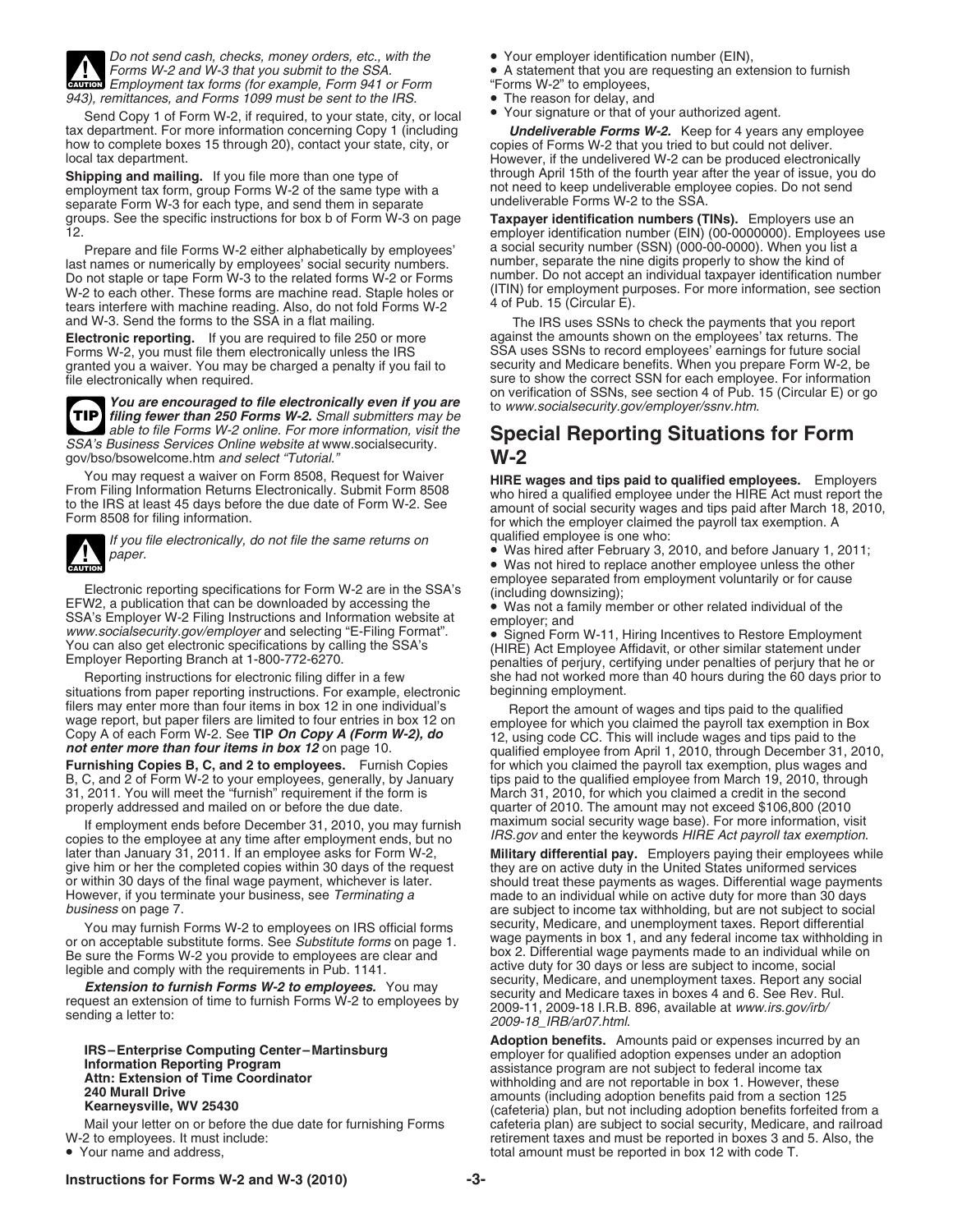1997-1 C.B. 365, which is on page 35 of Internal Revenue Bulletin 1997-2 at www.irs.gov/pub/irs-irbs/irb97-02.pdf. Advise your employees to see the Instructions for Form 8839, Qualified Form W-2. Adoption Expenses. The Form W-3c, Transmittal of Corrected Wage and Tax

Agent reporting. Generally, an agent who has an approved Form Statements, whenever you file a Form W-2c with the SSA, even if<br>2678, Employer/Payer Appointment of Agent, should enter the you are only filing a Form W-2c to c 2678, Employer/Payer Appointment of Agent, should enter the you are only filing a Form W-2c to correct an employee's name or agent's name as the employer in box c of Form W-2, and file only SSN. However, see *Incorrect add* agent's name as the employer in box c of Form W-2, and file only one Form W-2 for each employee. However, if the agent (a) is acting as an agent for two or more employers or is an employer and lnstructions for Forms W-2c is acting as an agent for another employer, and (b) pays social previously filed Form W-3. is acting as an agent for another employer, and (b) pays social security wages for more than one employer in excess of the wage

agent files one Form W-3 for all of the Forms W-2 and enters its Form 943, or Form 944, use Form 941-X, Adjusted Employer<br>own information in boxes e, f, and g of Form W-3 as it appears on QUARTERLY Federal Tax Return or Cl own information in boxes e, f, and g of Form W-3 as it appears on QUARTERLY Federal Tax Return or Claim for Refund, Form<br>the agent's related employment tax returns (for example, Form 943-X, Adjusted Employer's ANNUAL Feder the agent's related employment tax returns (for example, Form 943-X, Adjusted Employer's ANNUAL Federal Tax Return for Saturn for Saturn for Saturn for Saturn for Saturn for Saturn for Saturn for Saturn for Saturn for Satu 941). Enter the client-employer's EIN in box h of Form W-3 if the Agricultural Employees or Claim for Refund, or Form 944-X, 944-X, Form 944-X, 641 and the Agent); if Adjusted Employer's ANNUAL Federal Tax Return or Claim Forms W-2 relate to only one employer (other than the agent); if and adjusted Employer's ANNUAL Federal Tax Return or Claim for<br>The Return of Adjusted Employer of the than the Adjusted Employer's ANNUAL Federal Tax Return not, leave box h blank. See Rev. Proc. 70-6, 1970-1 C.B. 420, for

Generally, an agent is not responsible for refunding excess<br>
social security or railroad retirement (RRTA) tax on<br>
employees. If an employee worked for more than one<br>
employees. If an employee worked for more than one<br>
emp **TIP**

**Example the social security records** and any other items on the proper during 2010 and had more than \$6,621.60 in social<br>
security record the social security records and any other items on the<br>
security and Ter I RHTA ta

You must report all employer contributions to an Archer MSA in to the employee.<br>box 12 of Form W-2 with code R. Employer contributions to an **Deceased employer** 

An employee's contributions to an Archer MSA are includible in income as wages and are subject to federal income tax withholding are reported on Form W-2 as any other regular wage payment, and social security and Medicare taxes (or railroad retirement even if you may have to reissue t taxes, if applicable). Employee contributions are deductible, within limits, on the employee's Form 1040.

and Other Tax-Favored Health Plans, and Notice 96-53, which is found on page 5 of Internal Revenue Bulletin 1996-51 at www.irs. gov/pub/irs-irbs/irb96-51.pdf.<br>Clergy and religious workers. For certain members of the clergy Clergy Clergy Clergy Sorm W-2, show the payment as social

**Clergy and religious workers.** For certain members of the clergy CD the employee's Form W-2, show the payment as social and religious workers who are not subject to social security and Security wages (box 3) and Medicare and religious workers who are not subject to social security and security wages (box 3) and Medicare wages and tips (box 5) and<br>Medicare taxes as employees, boxes 3 and 5 of Form W-2 should the social security and Medicare Medicare taxes as employees, boxes 3 and 5 of Form W-2 should the social security and Medicare tax<br>be left blank. You may include a minister's parsonage and/or Do not show the payment in box 1. be left blank. You may include a minister's parsonage and/or utilities allowance in box 14. For information on the rules that apply utilities allowance in box 14. For information on the rules that apply lf you made the payment after the year of death, do not report it<br>to ministers and certain other religious workers, see Pub. 517, on Form W-2, and do n Social Security and Other Information for Members of the Clergy<br>and Religious Workers, and Section 4–Religious Exemptions in

**Corrections.** Use the current version of Form W-2c, Corrected Miscellaneous Income, for the payment to the estate or beneficiary. Wage and Tax Statement, to correct errors (such as incorrect Wester All Statement, and taxp name, SSN, or amount) on a previously filed Form W-2. To file your

after a change in alien work status, file a Form W-2c to correct the

For more information on adoption benefits, see Notice 97-9, name/SSN reported on the most recently filed Form W-2. It is not Form W-2. It is not and the provious name and the previous name and number were used for the years prior to the most recently filed

below for information on correcting an employee's address. See the Instructions for Forms W-2c and W-3c if an error was made on a

security wages for more than one employer in excess of the wage<br>base to an individual, the agent must file separate Forms W-2 for<br>the affected employee reflecting the wages paid by each employer.<br>On each Form W-2, the agen **(Name of agent)** and 2), and furnish them to the employee. If the "Void" Form W-2 is<br> **Agent for (name of employer)** entire page with a correct Form W-2, send the entire page to the Agent for (name of employer) **Agent for (name of employer)** on a page with a correct Form W-2, send the entire page to the **Address of agent** SSA. The "Void" form will not be processed. Do not write "CORRECTED" on Copy A of Form W-2.

Each Form W-2 should reflect the EIN of the agent in box b. An If you are making a correction for a previously filed Form 941,<br>
ent files one Form W-3 for all of the Forms W-2 and enters its Form 943, or Form 944, use Form procedures to be followed in applying to be an agent. Instructions for Form 941-X for more details. Issue the employee a<br>Form W-2c if the error discovered was for the prior year. If you are

box 12 of Form W-2 with code H. Employer contributions to an **Deceased employee's wages.** If an employee dies during the Archer MSA that are not excludable from the income of the year, you must report the accrued wages, va even if you may have to reissue the payment in the name of the estate or beneficiary.

If you made the payment after the employee's death but in the For more information, see Pub. 969, Health Savings Accounts same year the employee died, you must withhold social security<br>d Other Tax-Favored Health Plans, and Notice 96-53, which is and Medicare taxes on the payment and employee's Form W-2 only as social security and Medicare wages

and Religious Workers, and Section 4–Religious Exemptions in<br>Pub. 15-A.<br>**Corrections.** Use the current version of Form W-2c. Corrected Miscellaneous Income for the nayment to the estate or beneficiantly Use the name and tax payer identification number (TIN) of the payment recipient on Form 1099-MISC.

corrections electronically, see Online wage reporting on page 1. *Example.* Before Employee A's death on June 15, 2010, A was employed by Employer X and received \$10,000 in wages on which name change, or a new card with a different social security number federal income tax of \$1,500 was withheld. When A died, X owed A after a change in alien work status, file a Form W-2c to correct the \$2,000 in wages and \$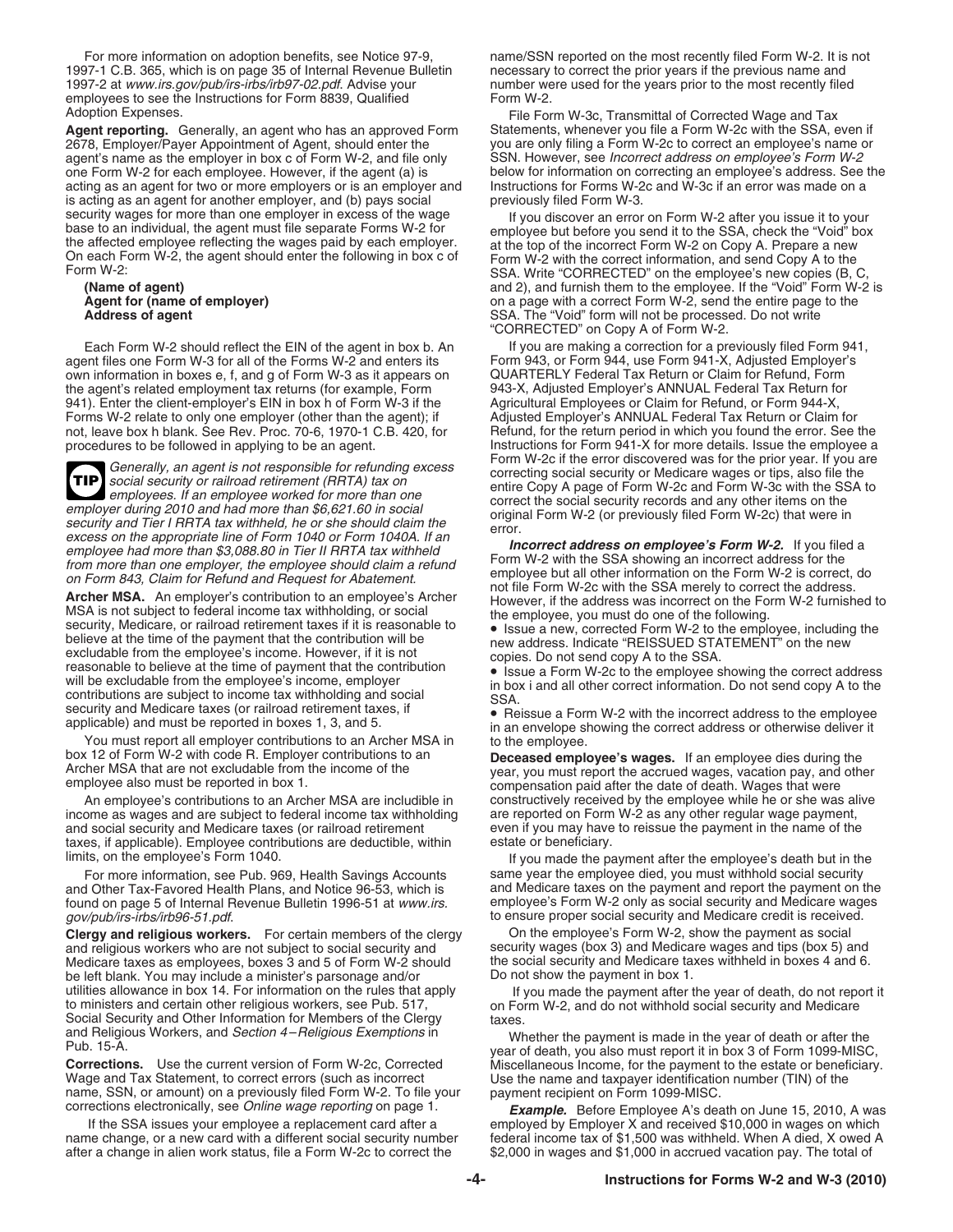\$3,000 (less the social security and Medicare taxes withheld) was For more information on accountable plans, nonaccountable<br>paid to A's estate on July 20, 2010. Because X made the payment plans, amounts treated as substant paid to A's estate on July 20, 2010. Because X made the payment plans, amounts treated as substantiated under a per diem or diem or diem or diem or diem or diem or diem or diem or diem or diem or diem or diem or diem or di during the year of death, X must withhold social security and mileage allow miles allow miles and mileage rate, the mileage rate, the mileage rate, the mileage rate, the mileage rate, the mileage rate, the per mileage rate

- 
- 
- 

**!**

designated Northoutines. Designated Northoutines to<br>
And Record Hoth contributions under 403(b) salary reduction agreements will<br>
Not contributions with the employee's income. See Pub. 15-B.<br>
Roth contributions under 403(b

were withheld under a section 218 (Social Security Act) agreement.<br>Do not report election worker payments on Form 1099-MISC. Option one (which the SSA prefers) is to file a single Form W-2<br>If the election worker is employe

must report as wages on Form W-2 the amount in excess of the **Group-term life insurance.** If you paid for group-term life amount treated as substantiated. The excess amount is subject to insurance over \$50,000 for an emplo income tax withholding and social security and Medicare taxes. must report the taxable cost of excess coverage, determined by<br>Report the amount treated as substantiated (that is, the nontaxable using the table in section 2 Report the amount treated as substantiated (that is, the nontaxable using the table in section 2 of Pub. 15-B, in boxes 1, 3, and 5 portion) in box 12 with code C. For extion in box 12 with code C. For portion) in box 12 using code L. See Code  $L-$  Substantiated employee business expense reimbursements on page 11. employees, you must withhold social security and Medicare taxes,

• Payments made under a nonaccountable plan are reported as but not federal income tax. Former employees must pay the

Medicare taxes on the \$3,000 payment and must complete Form substantiation method, and the high-low substantiation method, see<br>W-2 as follows: Pub. 463, Travel, Entertainment, Gift, and Car Expenses; Pub. W-2 as follows: Pub. 463, Travel, Entertainment, Gift, and Car Expenses; Pub.<br>
• Box a – Employee A's SSN Travel, Entertainment, Gift, and Car Expenses; Pub. 15 (Circular E). • Box a – Employee A's SSN 1542, Per Diem Rates; and section 5 of Pub. 15 (Circular E).<br>• Box e – Employee A's name

■ Box e – Employee A's name<br>
■ Box f – Employee A's address<br>
and vacation pay)<br>
and vacation pay)<br>
and vacation pay)<br>
and vacation pay)<br>
and vacation pay)<br>
and vacation pay)<br>
and vacation pay)<br>
and vacation pay)<br>
and Med



vacation pay)<br>• Box 6 – 188.50 (1.45% of the amount in box 5)<br>Figure 1.1 This does not apply to household and agricultural<br>Figure 1.1 This does not apply to household or agricultural Employer X also must complete Form 1099-MISC as **CAUTION** employee's social security and Medicare taxes, you must complete Form 1099-MISC as **CAUTION** employee's social security and Medicare taxes, you must follows: **!** include these payments in the employee's wages for income tax withholding purposes. However, the wage increase due to the tax • Boxes for: Recipient's name, address, and TIN—The estate's withholding purposes. However, the wage increase due to the tax<br>• Box 3: 3000.00 (Even though amounts were withheld for social structure, see the Instructions f

If Employer X made the payment after the year of death, the<br>
\$3,000 would not be subject to social security and Mediciare taxes<br>
and would not be subject to scoial security and Mediciare taxes<br>
and would not be subject to



Code AA and Code BB on page 11.<br> **Educational assistance programs.** A \$5,250 exclusion for<br> **Educational assistance programs.** A \$5,250 exclusion for<br>
employeer provided elucational assistance applies to benefits<br>
provide

If the election worker is employed in another capacity with the<br>same government entity, see Rev. Rul. 2000-06 on page 512 of<br>Internal Revenue Bulletin 2000-06 at<br>Internal Revenue Bulletin 2000-06 at<br>www.irs.gov/pub/irs-irb

Employee business expense reimbursements.<br>
Reimbursements to employees for business expenses must be Option two is to file two Forms W-2 and two Forms W-3. File<br>
one Form W-2 for wages subject to Medicare tax only. Be sure Feported as follows:<br>
• Generally, payments made under an accountable plan are<br>
• Generally, payments made under an accountable plan are<br>
• Generally, payments made under an accountable plan are<br>
• Cenerally, payments made

insurance over \$50,000 for an employee or a former employee, you wages on Form W-2 and are subject to federal income tax employee part of social security and Medicare taxes on the taxable<br>withholding and social security and Medicare taxes. expansion of group-term life insurance over \$50 cost of group-term life insurance over \$50,000 on Form 1040. You

### **Instructions for Forms W-2 and W-3 (2010) -5-**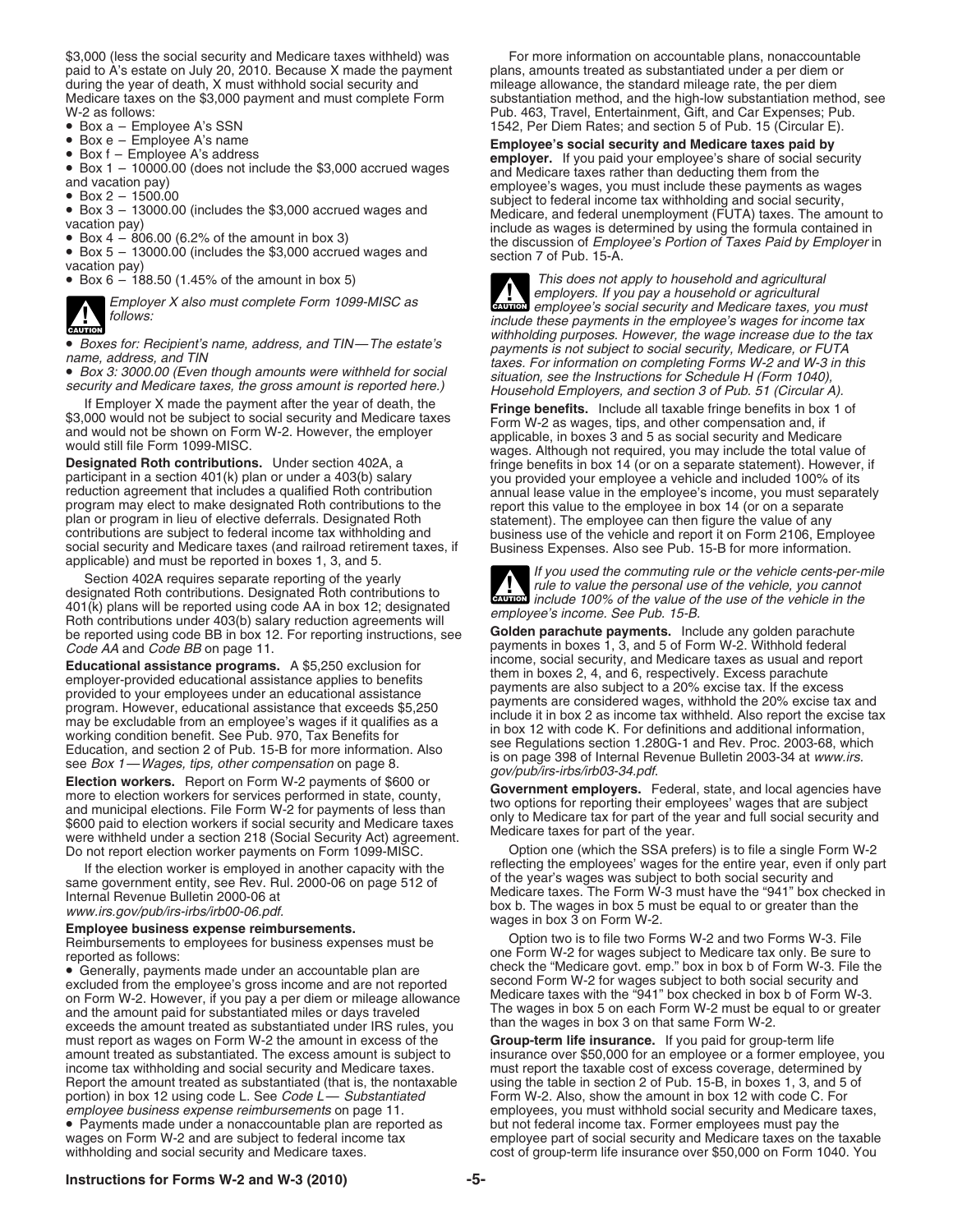are not required to collect those taxes. However, you must report employees, you must file a separate Form W-3 to transmit the the uncollected the uncollected the uncollected the uncollected the uncollected the uncollected the uncollected social security tax with code M and the uncollected

(including an employee's contributions through a cafeteria plan) to an employee's HSA is not subject to federal income tax withholding, or social security, Medicare, or railroad retirement taxes (or FUTA tax) if it is reasonable to believe at the time of the taxes (or FUTA tax) if it is reasonable to believe at the time of the<br>payment that the contribution will be excludable from the<br>employee's income. However, if it is not reasonable to believe at<br>the time of payment that the reported in boxes 1, 3, and 5 (and on Form 940, Employer's Annual Federal Unemployee repays you for wages received in<br>Federal Unemployment (FUTA) Tax Return).<br>Nou must against current year's wages

An employee's contributions to an HSA (unless made through a advise the employee of the total repayments made during the<br>eteria plan) are includible in income as wages and are subject to acurrent year and the amount (if an cafeteria plan) are includible in income as wages and are subject to federal income tax withholding and social security and Medicare information will help the employee account for such repayments on taxes (or railroad retirement taxes, if applicable). Employee  $\frac{1}{2}$  his or her federal i taxes (or railroad retirement taxes, if applicable). Employee contributions are deductible, within limits, on the employee's Form contributions are deductible, within limits, on the employee's Form and the repayment was for a prior year, you must file Form W-2c 1040. For more information about HSAs, see Notice 2004-2 and Notice 2004-50. You can find

STATEMENT" on Forms W-2 provided to employees electronically. during that year. The employee is not entitled to file an amended STATEMENT" on Forms W-2 provided to employees electronically. during that year. The employee i

taxes (or railroad retirement taxes, if applicable). **Sick pay.** If you had employees who received sick pay in 2010

**Nonqualified deferred compensation plans.** Section 409A<br>provides that all amounts deferred under a nonqualified deferred<br>compensation (NQDC) plan for all tax years are currently includible<br>in gross income unless certain

Contribution also must be included in box 12 with code D or S.<br>
Income included under section 409A from an NQDC plan will be<br>
reported in box 1, and in box 12 using code Z. This income is also<br>
subject to an additional tax 2008-51\_IRB/ar12.html, and for more information on reporting and wage withholding on amounts includible in gross income, see

Railroad employers. Railroad employers must file Form W-2 to *irb98-02.pdf.*<br>report their employees' wages and income tax withholding in boxes **Successor/predecessor employers.** If you buy or sell a report their employees' wages and income tax withholding in boxes 1 and 2. Electronic reporting may be required; see Electronic business during the year, see Rev. Proc. 2004-53 for information reporting on page 3. If you have both FICA employees and RRTA on who must file Forms W-2 and em

Medicare tax with code N in box 12 of Form W-2. If an employee is covered by social security and Medicare, also<br>Health savings account (HSA). An employer's contribution complete boxes 3, 4, 5, 6, and 7 of Form W-2 to show complete boxes 3, 4, 5, 6, and 7 of Form W-2 to show the social security and Medicare wages and the amounts withheld for social security and Medicare taxes. On the Form W-3 used to transmit these Forms W-2, check the "941" box in box b.

You must report all employer contributions to an HSA in box 12<br>of Form W-2 with code W. Employer contributions to an HSA in box 12<br>of Form W-2 with code W. Employer contributions to an HSA that<br>are not excludable from the

Lost Form W-2—reissued statement. If an employee loses a<br>Form W-2, write "REISSUED STATEMENT" on the new copy and<br>furnish it to the employee. You do not have to add "REISSUED<br>decrease the employee of the employee of the st **TIP** return (Form 1040X) to recover the income tax on these wages.<br>Instead, the employee is entitled to a deduction (or a credit, in

Employers are not prohibited (by the Internal Revenue Code) from the stand, the employee is entitled to a deduction (or a credit, in charging a fee for the issuance of a duplicate Form W-2.<br> **Moving expenses.** Report movi

year may be subject to section 409A under some circumstances. **SIMPLE retirement account.** An employee's salary reduction It is not necessary to show amounts deferred during the year<br>
under an NQDC plan subject to section 409A. For more<br>
information, see Notice 2008-115, 2008-52 I.R.B. 1367, available at<br>
information, see Notice 2008-115, 200

wage withholding on amounts includible in gross income, see Notice 98-4, 1998-1 C.B. 269. You can find Notice 98-4 on page 25<br>Notice 2008-115. Notice 2008-115. of Internal Revenue Bulletin 1998-2 at www.irs.gov/pub/irs-irbs/

on who must file Forms W-2 and employment tax returns. You can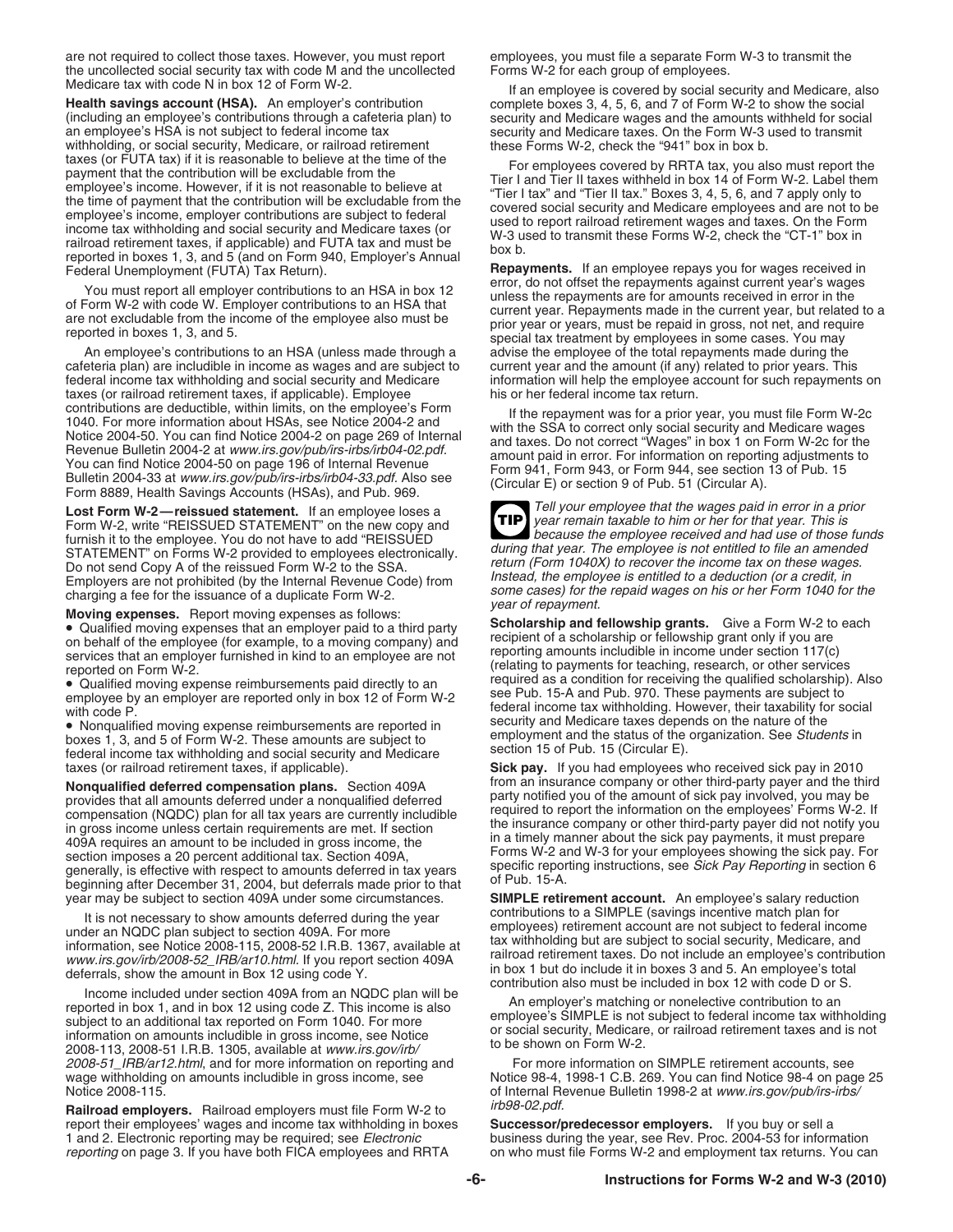2004-34 at www.irs.gov/pub/irs-irbs/irb04-34.pdf.<br> **Terminating a business.** If you terminate your business, you and took steps to avoid the failure.<br>
2. An inconsequential error or omission is not considered a

**Terminating a business.** If you terminate your business, you **2.** An inconsequential error or omission is not considered a must provide Forms W-2 to your employees for the calendar year of failure to include correct infor must provide Forms W-2 to your employees for the calendar year of failure to include correct information. An inconsequential error or<br>termination by the due date of your final Form 941. You also must omission does not prev termination by the due date of your final Form 941. You also must omission does not prevent or hinder the SSA/IRS from proces<br>file Forms W-2 with the SSA by the last day of the month that the Form W-2, from correlating the file Forms W-2 with the SSA by the last day of the month that the Form W-2, from correlating the information required to be<br>follows the due date of your final Form 941, If filing on paper, make shown on the form with the i follows the due date of your final Form 941. If filing on paper, make shown on the form with the information shown on the payee's tax<br>sure you obtain Forms W-2 and W-3 preprinted with the correct return, or from otherwise sure you obtain Forms W-2 and W-3 preprinted with the correct return, or from otherwise putting the form to its intended use. Errors<br>Wear, If filing electronically, make sure your software has been and omissions that are n year. If filing electronically, make sure your software has been and omissions that are never inconsequential are never inconsequential and omissions of a TIN. updated for the current tax year.<br> **•** A payee's surname, and<br> **•** A payee's surname, and

Explore the sections. Even though you cannot<br>the section is the section of page 6. Also, see Rev. Proc. 96-57, 1996-2 C.B. 389, for<br>employees and filing Forms W-2. You can find Rev. Proc. 96-53 at www.irs.gov/pub/<br>page 14

Get Schedule D (Form 941), Report of Discrepancies • Filed corrections of these forms by August 2. Caused by Acquisitions, Statutory Mergers, or **TIP** taxes reported on Forms W-2 with amounts reported on Forms 941,

Uniformed Services Employment and Reemployment Rights<br>Act of 1994 (USERRA) makeup amounts to a pension plan. If<br>an employee returned to your employment after military service and<br>an employee returned to your employment aft an employee returned to your employment after military service and certain makeup amounts were contributed to a pension plan for a prior year(s) under the USERRA, report the prior year contributions your average annual gross receipts for the 3 most recent tax y<br>Separately in hox 12, See the *TIP* before *Code D* on page 10, You (or for the period that separately in box 12. See the TIP before Code D on page 10. You also may report certain makeup amounts in box 14. See Box<br>  $14$  million or less.<br>
million or less. 14—Other on page 12.<br>Instead of reporting in box 12 (or box 14), you may choose to **Intentional disregard of filing requirements.** If any failure to

Intentional disregard of filling requirements. It any failure to<br>provide a separate statement to your employee showing USERRA file a correct Form W-2 is due to intentional disregard of the filing or<br>makeup contributions. T makeup contributions. The statement must identify the type of plan, correct information requirements, the penalty is at least  $\alpha$  per least  $\alpha$  per least  $\alpha$  per least  $\alpha$  per least  $\alpha$  per least  $\alpha$  per least  $\alpha$ the year(s) to which the contributions relate, and the amount contributed for each year.

**!**

Failure to file correct information returns by the due date. If<br>you fail to file a correct Form W-2 by the due date and cannot show<br>reasonable cause, you may be subject to a penalty as provided<br>inconsequential error or omi

- 
- 
- 
- 
- 
- 
- 

The amount of the penalty is based on when you file the correct form.<br>Form W-2. The penalty is:



If you do not file corrections and you do not meet any of the exceptions to the penalty stated below, the penalty is \$50 exceptions to the penalty stated below, the penalty is \$50 **Specific Instructions for Form W-2** per information return.

was due to reasonable cause and not to willful neglect. In general, your records for 4 years.<br>you must be able to show that your failure was due to an event Type the entries on Form W-2 using black ink in 12-point you must be able to show that your failure was due to an event beyond your control or due to significant mitigating factors. You

find Rev. Proc. 2004-53 on page 320 of Internal Revenue Bulletin must also be able to show that you acted in a responsible manner 2004-34 at www.irs.gov/pub/irs-irbs/irb04-34.pdf. and took steps to avoid the failure.

- 
- 

Consolidations, for information on reconciling wages and<br>
If you meet all of the conditions above, the penalty for filing<br>
eported on Forms W-2 with amounts reported on Forms 941 incorrect information returns (including Fo Form 943, or Form 944.<br> **the greater of 10 information returns (including Form W-2) or 1/2 of**<br> **Uniformed Services Employment and Beomployment Bights**<br>
<sup>1</sup>% of the total number of information returns (including Form W-2)

penalties shown in parentheses earlier, you are a small business if your average annual gross receipts for the 3 most recent tax years

Failure to furnish correct payee statements. If you fail to provide correct payee statements (Forms W-2) to your employees **Penalties**<br>The following penalties concrelly apply to the person required to file **by** penalty. The penalty applies if you fail to provide the statement by The following penalties generally apply to the person required to file<br>
Form W-2. The penalties apply to paper filers as well as to<br>
electronic filers.<br> *Use of a reporting agent or other third-party payroll service*<br> *Sho* 

Use of a reporting agent or other third-party payroll service<br>provider does not relieve an employer of the responsibility to<br>gensure that Forms W-2 are furnished to employees and are<br>gensure that Forms W-2 are furnished to **EXTEM** ensure that Forms W-2 are furnished to employees and are penalty is not reduced for furnishing a correct statement by August filed correctly and on time.

Frace and the section of 721. The penalty applies if you:<br>
• Fail to file timely,<br>
• Fail to file timely,<br>
• Fail to file timely,<br>
• File on paper when you were required to be shown on Form W-2,<br>
• File on paper when you

Form W-2. The penalty is:<br>
• \$15 per Form W-2 if you correctly file within 30 days (by March<br>
• \$15 per Form W-2 if you correctly file within 30 days (by March<br>
90 if the due date is rebutary 28); maximum penalty \$75,000

**How to complete Form W-2.** Form W-2 is a six-part form. Ensure **Exceptions to the penalty.** The following are exceptions to all copies are legible. Send Copy A to the SSA; Copy 1, if required, the failure to file correct information returns penalty: to your state, city, or local tax d to your state, city, or local tax department; and Copies B, C, and 2 1. The penalty will not apply to any failure that you can show to your employee. Keep Copy D, and a copy of Form W-3, with<br>s due to reasonable cause and not to willful neglect. In general, your records for 4 years.

Courier font. Copy A is read by machine and must be typed clearly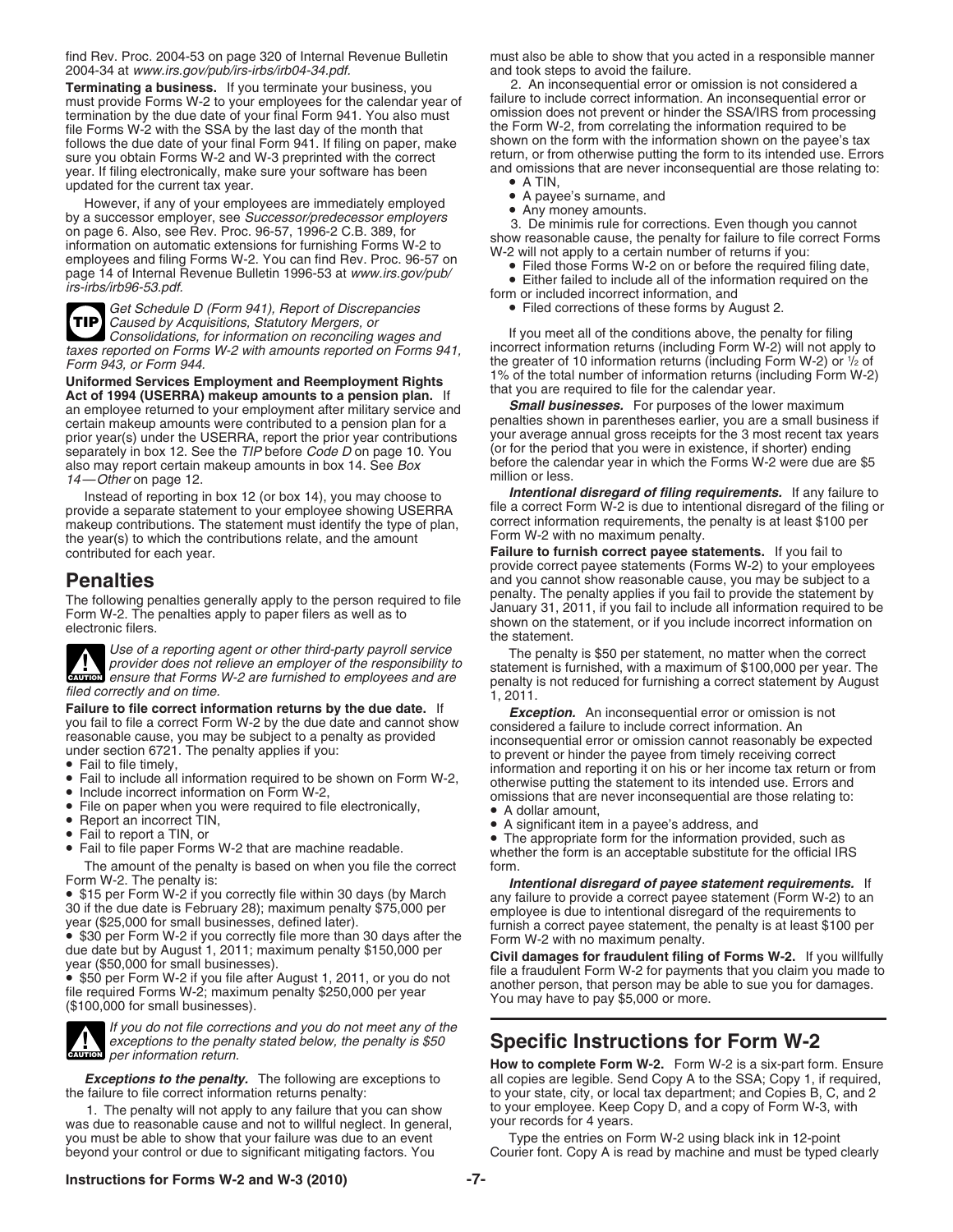with no corrections made to the entries or entries exceeding the **Box d—Control number.** You may use this box to identify size of the boxes. Entries completed by hand, in script or italics individual Forms W-2. You do not size of the boxes. Entries completed by hand, in script or italics fonts, or in colors other than black cannot be read by the machines.

Send the whole Copy A page of Form W-2 with Form W-3 to report the exact last name of the employee. If you are unable to SSA even if one of the Forms W-2 on the page is blank or void. Do determine the correct last name, us SSA even if one of the Forms W-2 on the page is blank or void. Do determine the correct last name, use of the SSA's SSNVS may be<br>not staple Forms W-2 together or to Form W-3. File Forms W-2 helpful. Connect parts of a comp

wages paid during the calendar year. Use Form W-2 for the correct in the last name field. If the name has changed, the employee h<br>tax year. For example, if the employee worked from December 21 get a corrected card from any tax year. For example, if the employee worked from December 21, 2010, through January 4, 2011, and the wages for that period were 2010, through January 4, 2011, and the wages for that period were original card until you see the corrected card. Do not show titles or paid on January 5, 2011, include those wages on the 2011 Form academic degrees, such as "Dr.," "RN," or "Esq.," at the beginning or end of the employee's name. Generally, do not enter "Jr.," "Sr.," W-2.

When the "Suff." box on Copy A unless the suffix appears on the<br>
We card. However, the SSA still prefers that you do not enter the suffix<br>
We card. However, the SSA still prefers that you do not enter the suffix<br>
than four compensation on a second form. If you issue a second Form W-2, linclude in the address the number, street, and apartment or complete boxes b, c, d, e, and f with the same information as on the suite number (or P.O. box num complete boxes b, c, d, e, and f with the same information as on the first Form W-2. Show any items that were not included on the first first Form W-2. Show any items that were not included on the first address). The U.S. Postal Service recommends that no commas or<br>Form W-2 in the appropriate boxes. Also, see the TIP for Copy A periods be used in delivery (Form W-2) on page 10. the information in the following order: city, province or state, and



**Void.** Check this box when an error is made on Form W-2 and you are voiding it because you are going to complete a new Form

**Box a—Employee's social security number.** Enter the number However, do not include elective deferrals (such as employee shown on the employee's social security card. <br>
contributions to a section 401(k) or 403(b) plan) exc

If the employee does not have a card, he or she should apply for  $501(c)(18)$  contributions. Include the following:<br>by completing Form SS-5, Application for a Social Security 1. Total wages, bonuses (including signing bonuse one by completing Form SS-5, Application for a Social Security **1.** Total wages, bonuses (including signing bonuses), prizes, Card. You can verify that employees' names and SSNs match SSA and awards paid to employees durin Card. You can verify that employees' names and SSNs match SSA and awards paid to entity the Social Security Number Verification Service basis, earlier. records by using the Social Security Number Verification Service basis, earlier.<br>(SSNVS) at www.socialsecurity.gov/employer/ssnv.htm. This is a 2. Total noncash payments, including certain fringe benefits. (SSNVS) at *www.socialsecurity.gov/employer/ssnv.htm.* This is a **comploments** including certain payments<br>free service from the SSA. If you have questions about the SSNVS, See Fringe benefits on page 5. free service from the SSA. If you have questions about the SSNVS, contact the SSA at 1-800-772-6270.

If the employee has applied for a card but the number is not<br>received in time for filing, enter "Applied For" in box a on paper<br>Forms W-2 filed with the SSA. (Enter zeros (000-00-0000) if Form<br>W-2 is filed electronically w

they are shown on the social security card when it is received. Then employee chooses cash.<br>
correct your previous report by filing Form W-2c showing the 7. Employee contributions to an Archer MSA. correct your previous report by filing Form W-2c showing the employee's SSN. If the employee needs to change his or her name from that shown on the card, the employee should call the SSA at 1-800-772-1213.

If you do not provide the correct employee name and SSN on<br>
Form W-2, you may owe a penalty unless you have reasonable<br>
cause. For more information, see Publication 1586, Reasonable<br>
Cause Requilations and Requirements for Cause Regulations and Requirements for Missing/Incorrect Name/ \$50,000. See Group-term life insurance on page 5.<br>TINs.<br>TINs.

TINs.<br> **EXECUTE:** TINS. The anontonion of the seculable under Educational assistance programs<br> **EXECUTE:** The anonon-of-of-payments for non-job-related education expenses or<br>
employer identification number (EIN) assigned

**Box c—Employer's name, address, and ZIP code.** This entry plan or under a section 403(b) salary reduction agreement. See should be the same as shown on your Form 941, Form 943, Form Designated Roth contributions on page 5.<br>944, Form CT-1, or Schedule H (Form 1040). The U.S. Postal 14. Distributions to an employee or former employee from an 944, Form CT-1, or Schedule H (Form 1040). The U.S. Postal Service recommends that no commas or periods be used in return<br>
addresses. Also see Agent reporting on page 4. <br>
457(b) plan. addresses. Also see Agent reporting on page 4.

For the column state of the manner of the ends of the whole Copy A page of Form W-2 with Form W-3 to<br>Send the exact last name of the employee's name and address. Enter the<br>Send the whole Copy A page of Form W-2 with Form W not staple Forms W-2 together or to Form W-3. File Forms W-2 helpful. Connect parts of a compound name with either a hyphen or<br>either alphabetically by employees' last names or numerically by a blank. Do not join them into either alphabetically by employees' last names or numerically by a blank. Do not join them into a single word. Include all parts of a employees' SSNs. compound name in the appropriate name field. For example, for the **Calendar year basis.** The entries on Form W-2 must be based on name "John R Smith-Jones", enter "Smith-Jones" or "Smith Jones"<br>wages paid during the calendar year. Use Form W-2 for the correct in the last name field. If t

periods be used in delivery addresses. For a foreign address, give Do not report the same federal tax data to the SSA on more country. Follow the country's practice for entering the postal code.<br>
Do not abbreviate the country name.

For each Form W-2 showing an amount in box 3 or box 7,<br>make certain that box 5 equals or exceeds the sum of boxes<br>3 and 7. employee's SSN in box a. See Sick Pay Reporting in section 6 of Pub. 15-A.

you are volding it because you are going to complete a new Form<br>W-2. Do not include any amounts shown on "Void" forms in the taxable wages, tips, and other compensation. Show the total<br>totals you enter on Form W-3. See *Co* contributions to a section  $401(k)$  or  $403(b)$  plan) except section

3. Total tips reported by the employee to the employer (not allocated tips).

6. Taxable benefits from a section 125 (cafeteria) plan if the

8. Employer contributions to an Archer MSA if includible in the income of the employee. See Archer MSA on page 4.

9. Employer contributions for qualified long-term care services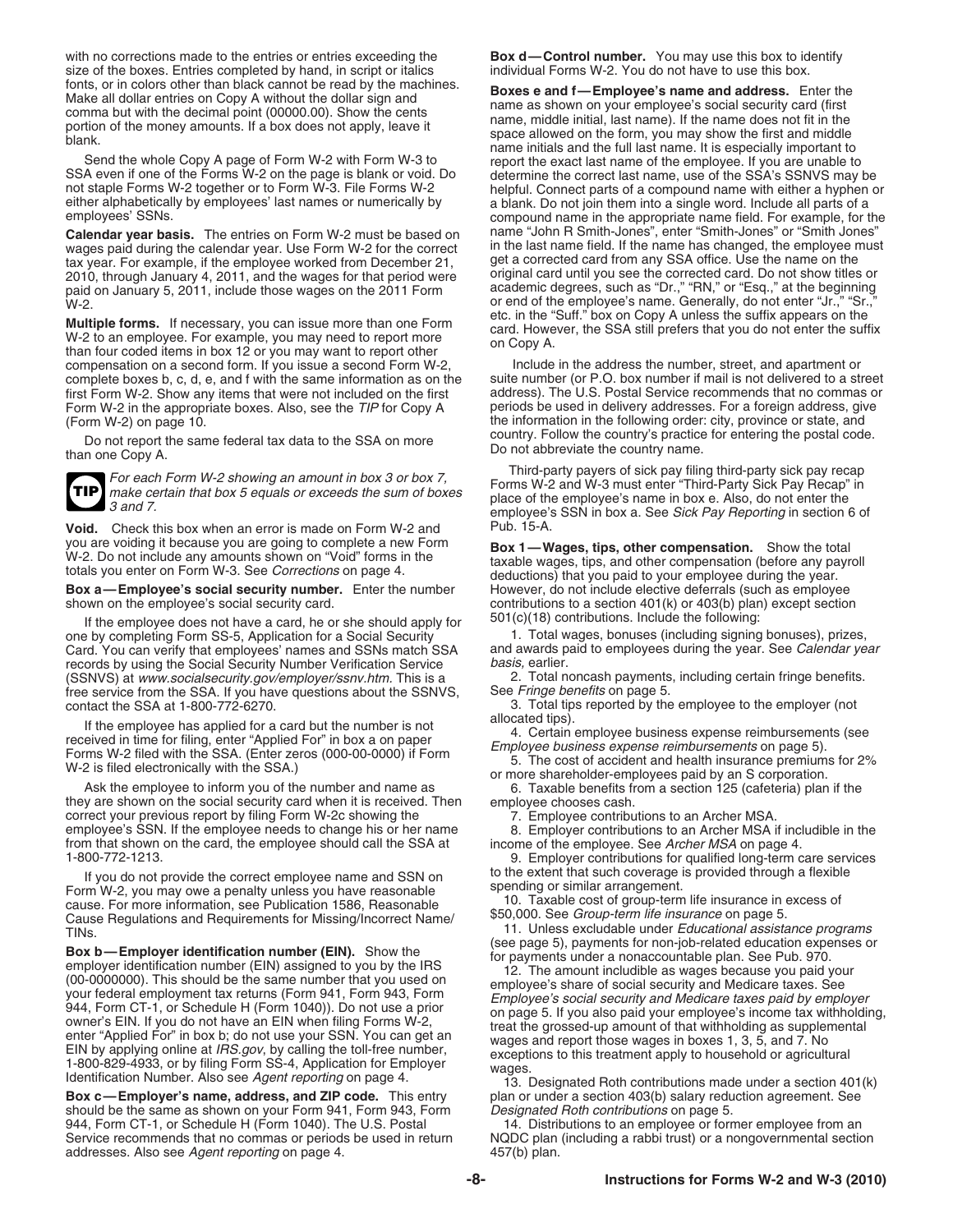the amounts are no longer subject to a substantial risk of forfeiture.<br>16. Payments to statutory employees who are subject to social

active duty for more than 30 days in the Armed Forces or other<br>**Example of how to report social security and Medicare**<br>**Example of how to report social security and Medicare** 

fellowship grants (see page 6). Other compensation includes 3 (social security wages) 106800.00 but enter in box 5 (Medicare Example and tips) 140000.00. There is no limit on the amount<br>income tax was not withheld. You may show other compensation<br>on a separate Form W-2. See *Multiple forms* on page 8.<br>on a separate Form W-2. See *Multiple forms* on a separate Form W-2. See Multiple forms on page 8.

**Box 3—Social security wages.** Show the total wages paid<br>
(before payroll deductions) subject to employee social security tax<br>
but not including social security tips and allocated tips. If reporting<br>
these amounts in a su

• Signing bonuses an employer pays for signing or ratifying an employment contract. See Rev. Rul. 2004-109, which is on page

security tax on tips. Do not reduce this amount by any advance EIC Profit-Sharing Plans, IRAs, Insurance Contracts, etc., not in box 1 payments made to the employee. For 2010, the amount should not of Form W-2.<br>exceed \$6,6 exceed \$6,621.60 (\$106,800  $\times$  6.2%). Include only taxes withheld (or paid by you for the employee) for 2010 wages and tips. If you

15. Amounts includible in income under section 457(f) because paid your employee's share, see Employee's social security and<br>e amounts are no longer subject to a substantial risk of forfeiture. Medicare taxes paid by emplo

16. Payments to statutory employees who are subject to social<br>security and Medicare wages and tips. The wages and tips subject<br>withholding must be shown in box 1 as other compensation. See<br>withholding must be shown in box

22. All other compensation, including certain scholarship and *wages.* You paid your employee \$140,000 in wages. Enter in box

**Box 2—Federal income tax withheld.** Show the total federal<br>income tax withheld from the employee's wages for the year (do not<br>reduce the wages by any advance EIC payments made to the<br>employee). Include the 20% excise tax

employee business expense reimbursements reported in box 1.1<br>
spy paid the employee's share of social security and Medicare<br>
staxes rather than deducing them from wages, see Employeis share of social security and Medicare **Also include in box 3:** Include any amounts over \$5,000 in boxes 1, 3, and 5. For more



Employment contract. See Hev. Hul. 2004-109, which is on page<br>
1958 of Internal Revenue Bulletin 2004-50 at *www.irs.gov/pub/*<br>
irs-irbs/irb04-50.pdf.<br>
TIP grace period for dependent care assistance may continue to<br>
TIP gr

• Taxable cost of group-term life insurance over \$50,000 included<br>
in box 1. See *Group-term life insurance* on page 5.<br>
• Cost of accident and health insurance premiums for 2% or more<br> **•** Cost of accident and health ins

• Employee contributions to a SIMPLE retirement account.<br>Show distributions to an employee from a nonquilitied plan or a<br>nongovernmental section 457(b) plan. Also report these See SIMPLE retirement account on page 6. nongovernmental section 457(b) plan. Also report these<br>• Adoption benefits. See Adoption benefits on page 3. distributions in box 1. Make only one entry in this box. distributions in box 1. Make only one entry in this box. Distributions **Box 4—Social security tax withheld.** Show the total employee from governmental section 457(b) plans must be reported on Form social security tax (not your share) withheld, including social security tax (not your share) wi

earnings or less losses) under a nonqualified or any section 457(b)

### **Instructions for Forms W-2 and W-3 (2010) -9-**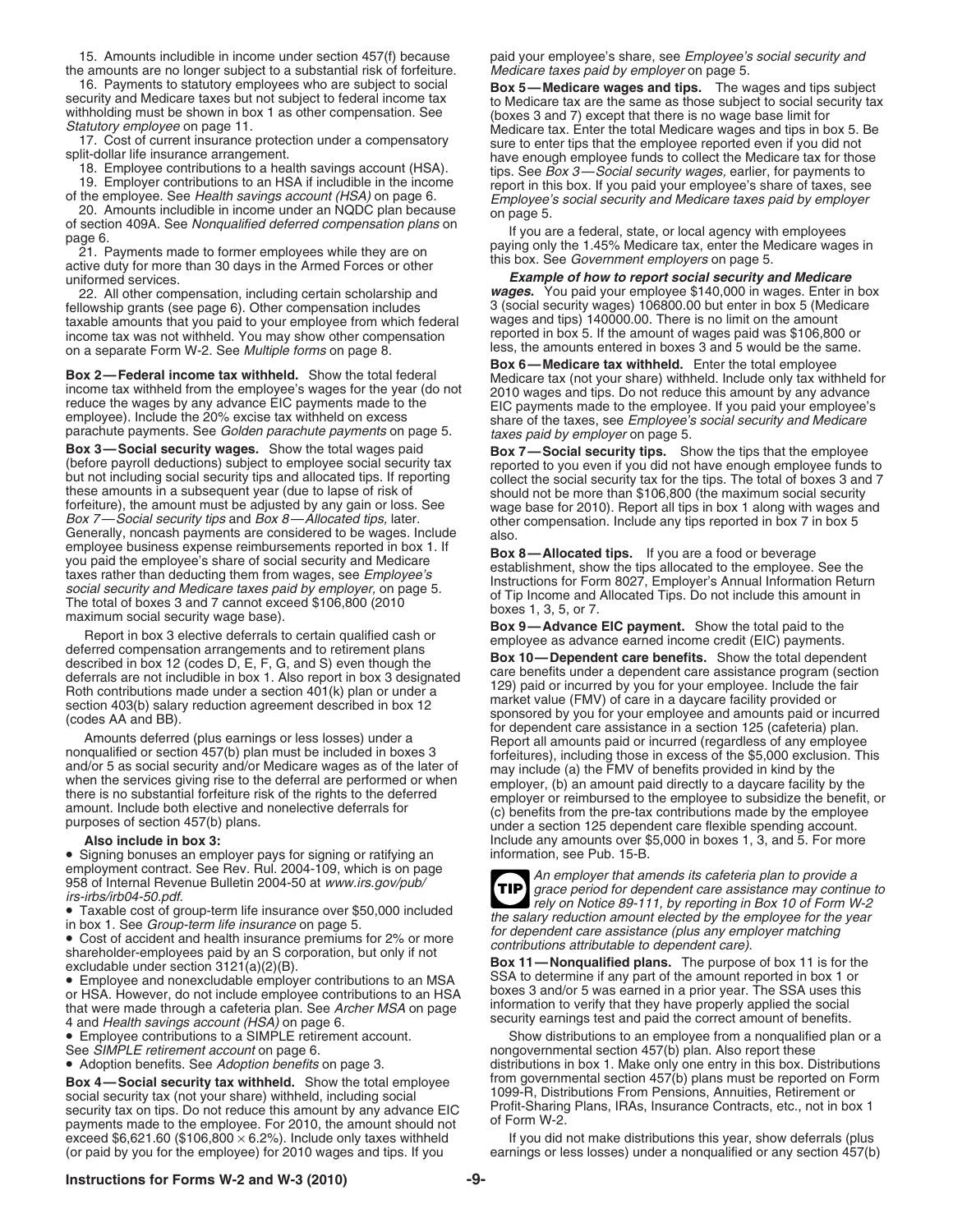plan that became taxable for social security and Medicare taxes include this amount in boxes 1, 3 (up to the social security wage during the vear (but were for prior year services) because the base), and 5. during the year (but were for prior year services) because the deferred amounts were no longer subject to a substantial risk of



to the Social Security Administration, and Form SSA-131, Employer<br>
Report of Special Wage Payments, for instructions on reporting<br>
these and other kinds of compensation earned in prior years.<br>
However, **do not file Form SS** 

Unlike qualified plans, NQDC plans do not meet the qualification<br>requirements for tax-favored status for this purpose. NQDC plans<br>include those arrangements traditionally viewed as deferring the<br>include those arrangements

Form W-2.



Do not report special wage payments, such as accumulated<br>sick pay or vacation pay, in box 11. For more information on \$2,250 for 2008 and \$1,250 for 2009 under USERRA under a<br>reporting special wage payments, see Pub. 957.

**Box 12—Codes.** Complete and code this box for all items<br>described below. Note that the codes do not relate to where they<br>should be entered in boxes 12a through 12d on Form W-2. For<br>example, if you are only required to rep can enter code D and the amount in box 12a of Form W-2. Do not The following are not election of report in box 12. report in box 12 any items that are not listed as codes A through box 14, but not in box 12.<br>CC. Also, do not report in box 12 section 414(h)(2) contributions • Nonelective employer contributions made on behalf of an CC. Also, do not report in box 12 section  $414(h)(2)$  contributions (relating to certain state or local government plans). Instead, use employee.<br>box 14 for these items and any other information that you wish to  $\bullet$  After-tax

**On Copy A (Form W-2), do not enter more than four**<br> **e** Required employee contributions.<br> **e** Required employee contributions.<br> **e** Employee contributions.<br> **e** Employee contributions.<br> **e** Employee contributions.<br> **e** E **TIP** additional items (but enter no more than four items on each Copy A **Code D—Elective deferrals under section 401(k) cash**<br>(Form W-2)), On all other copies of Form W-2 (Copies B, C, etc.), **deferred arrangement (plan).** Also (Form W-2)). On all other copies of Form W-2 (Copies B, C, etc.), **deferred arrangement (plan).** Also show deferrals under vou may enter more than four items in box 12 when using an you may enter more than four items in box 12 when using an SIMPLE retire<br>approved substitute Form W-2, See Multiple forms on page 8, and arrangement. approved substitute Form W-2. See Multiple forms on page 8.

Use the IRS code designated below for the item you are **Example of reporting excess elective deferrals and**<br>Intering, followed by the dollar amount for that item. Even if only designated Roth contributions under a section entering, followed by the dollar amount for that item. Even if only *designated Roth contributions under a section 401(k) plan.*<br>one item is entered, you must use the IRS code designated for that For 2010, Employee A (ag one item is entered, you must use the IRS code designated for that For 2010, Employee A (age 45) elected to defer \$18,300 under a item. Enter the code using a capital letter. Use decimal points but section 401(k) plan. The item. Enter the code using a capital letter. Use decimal points but section 401(k) plan. The employee also made a designated Roth not dollar signs or commas. For example, if you are reporting contribution to the plan of \$1 \$5,300.00 in elective deferrals under a section 401(k) plan, the after-tax contribution of \$600. In addition, the employer, on A's entry would be D 5300.00 (not A 5300.00 even though it is the first behalf, made a qualifie entry would be D 5300.00 (not A 5300.00 even though it is the first or only entry in this box). Report the IRS code to the left of the vertical line in boxes 12a through 12d and the money amount to the

Show the employee social security or Railroad Retirement Tax Act AA (AA 1000.00). The employer must separately report the actual Retirement Tax Act AA (AA 1000.00). The employer must separately report the actual research c (RRTA) tax on all of the employee's tips that you could not collect because the employee did not have enough funds from which to

**Code B—Uncollected Medicare tax on tips.** Show the employee Medicare tax or FORTA Medicare tax on tips that you<br>
could not collect because the employee did not have enough funds The \$600 voluntary after-tax contribution m could not collect because the employee did not have enough funds The \$600 voluntary after-tax contribution may be reported<br>from which to deduct it. Do not include this amount in box 6. 14 (this is optional) but not in box

Code C—Taxable cost of group-term life insurance over<br>
\$50,000. Show the taxable cost of group-term life insurance<br>
contribution are not required to be reported on Form W-2, but may<br>
contribution are not required to be rep former employee). See Group-term life insurance on page 5. Also

Godes D through H, S, Y, AA, and BB. Use these codes to<br>forfeiture. Also report these amounts in boxes 3 (up to the social<br>security wage base) and 5. Do not report in box 11 deferrals<br>included in boxes 3 and/or 5 and defer

If you made distributions and also are reporting any<br>deferrals in box(es) 3 and/or 5, do not complete box 11. See<br>Pub. 957, Reporting Back Pay and Special Wage Payments compensation) that he or she did not receive because

*year.* For employees who were 50 years of age or older at any time<br>lattice models are models and integrating the year and made elective deferral and/or designated Roth

Report distributions from NQDC or section 457 plans to<br> **TIP** nonelective contributions under a section 457(b) plan during beneficiaries of deceased employees on Form 1099-MISC, not on<br>Form W-2.<br>Services Employment and Reemployment Rights Act of 1994 **TIP** Military employers must report military retirement payments on<br>Form 1099-R.<br>Constrained were private prior year<br>Constrained the contributions separately. Beginning with the earliest year, enter the<br>Code, the year, and the

box 14 for these items and any other information that you wish to  $\bullet$  After-tax contributions that are not designated Roth contributions,<br>give to your employee. For example, union dues and uniform such as voluntary contri give to your employee. For example, union dues and uniform such as voluntary contributions to a pension plan that are deducted<br>payments may be reported in box 14. from an employee's pay. See the instructions in codes AA and BB<br>for reporting designated Roth contributions on page 11.

- 
- 

plan and a nonelective profit-sharing employer contribution of \$3.000.

From though the 2010 limit for elective deferrals and designated<br>
See the Form W-2 Reference Guide for Box 12 Codes on page<br>
14. See also the detailed instructions below for each code.<br>
Code A—Incollected social security *Code A—Uncollected social security or RRTA tax on tips.* The designated Roth contribution is reported in box 12 with code codes. The amount deferred in excess of the limit is not reported in deduct it. Do not include this amount in box 4. box 1. The return of excess salary deferrals and excess designated<br>contributions, including earnings on both, is reported on Form

from which to deduct it. Do not include this amount in box 6. 14 (this is optional) but not in box 12. The \$2,000 nonelective<br>Code C. Tavable seat of grave term life inquirance over contribution and the \$3,000 nonelective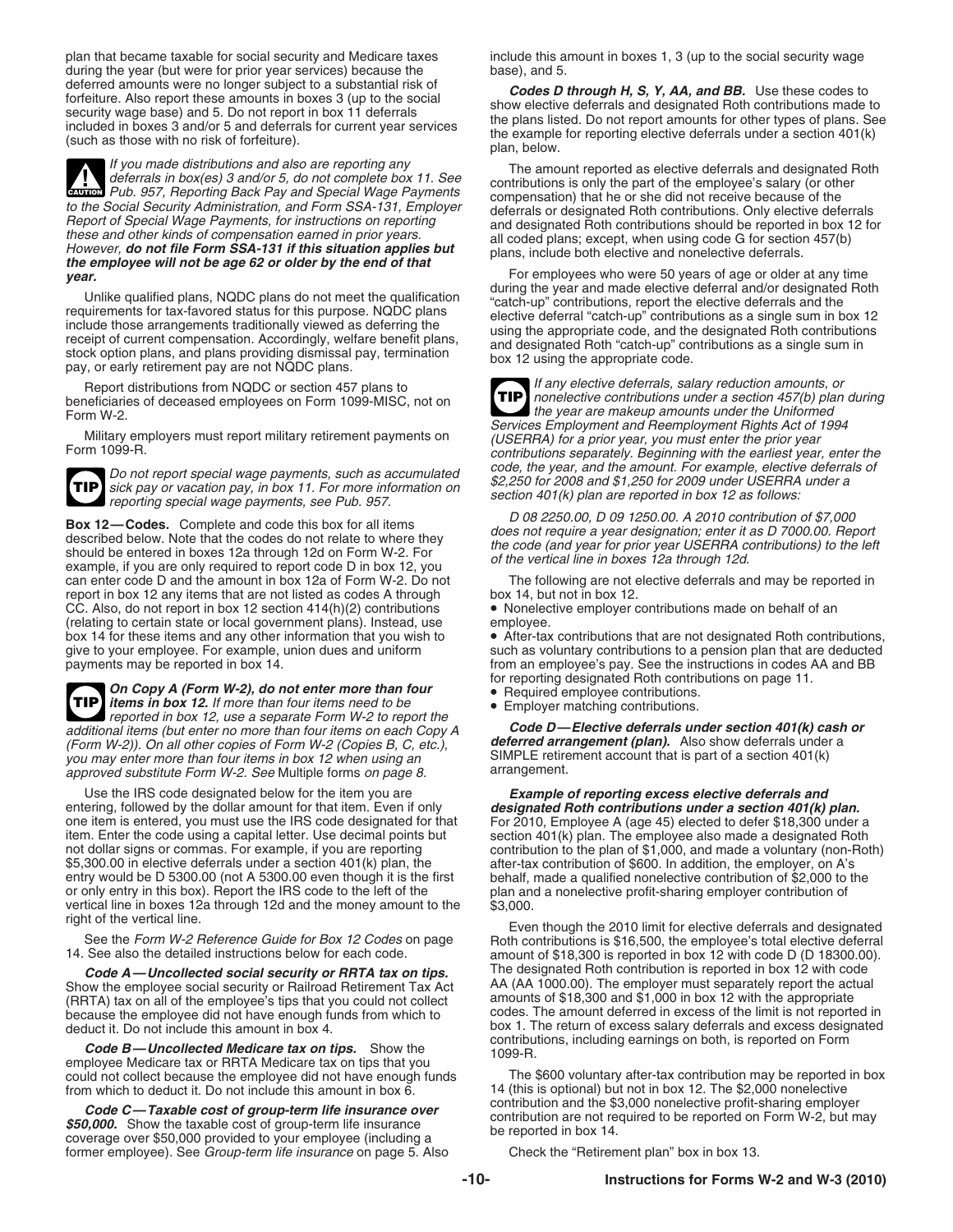**Code F—Elective deferrals under a section 408(k)(6) salary** over the exercise price of option(s) granted to your employee with<br> **reduction SEP.**<br>
Code G—Elective deferrals and employer contributions<br>
(including nonelecti

paid by a third-party and was not includible in income (and not page 6.<br>shown in boxes 1, 3, and 5) because the employee contributed to  $\boldsymbol{C}$ 

*payments.* If you made excess "golden parachute" payments to these payments. If the excess payments are considered to be  $\frac{1}{2}$  on page 6.<br>wages, report the 20% excise tax withheld as income tax withheld **Code Z—Income under section 409A on a nongualified** wages, report the 20% excise tax withheld as income tax withheld

wage base), and 5, include the part of the reimbursement that is<br>
more than the amount treated as substantiated.<br>
The amount reported in box 12 using code Z is also reported in<br>
code M—Uncollected social security or RRTA

employer, report any nontaxable combat pay in box 12.

any employer contributions to an Archer MSA. See *Archer MSA* on page 4.

Code S—Employee salary reduction contributions under a<br>section 408(p) SIMPLE. Show deferrals under a section 408(p)<br>salary reduction SIMPLE retirement account. However, if the<br>SIMPLE is part of a section 401(k) arrangement

reimbursed for qualified adoption expenses furnished to your employee under an adoption assistance program. Also include adoption benefits paid or reimbursed from the pre-tax contributions establishments. The goods sold must be merchandise for resale or<br>made by the employee under a section 125 (cafeteria) plan. supplies for use in the buyer' made by the employee under a section 125 (cafeteria) plan. However, do not include adoption benefits forfeited from a section performed for you must be the salesperson's principal business 125 (cafeteria) plan. Report all amounts including those in excess activity. of the \$12,170 exclusion. For more information, see Adoption For details on statutory employees and common-law employees,<br>
See section 1 in Pub. 15-A.

*Code E—Elective deferrals under a section 403(b) salary Code V—Income from the exercise of nonstatutory stock*<br>*option(s).* Show the spread (that is, the fair market value of stockness). Show the spread (that is, the fa *option(s).* Show the spread (that is, the fair market value of stock over the exercise price of option(s) granted to your employee with

tax-exempt organization plan. Be sure to include this amount in<br>box 1 as wages. The employee will deduct the amount on his or her<br>Form 1040.<br>Code J—Nontaxable sick pay. Show any sick pay that was<br>Cafeteria) plan) to an HS *(cafeteria)* plan) to an HSA. See Health savings account (HSA) on

shown in boxes 1, 3, and 5) because the employee contributed to<br>the sick pay plan. Do not include nontaxable disability payments<br>made directly by a state. <br>made directly by a state. <br>Moreon the sability payments deferrals *Code K—20% excise tax on excess golden parachute* 2008-115. However, if you report these deferrals, show current year certain key corporate employees, report the 20% excise tax on prior year deferrals. See Nonqualified deferred compensation plans<br>these payments. If the excess payments are considered to be on page 6.

in box 2. *deferred compensation plan.* Enter all amounts deferred *Code L—Substantiated employee business expense* (including earnings on amounts deferred) that are includible in reimbursements. Use this code only if you reimbursed your lincome under section 409A because the NQDC plan fails to satisfy<br>employee for employee business expenses using a per diem or the requirements of section 409A. Do n employee for employee business experises using a per ultrimore reported on a Form 1099-MISC, corrected Form 1099-MISC, Form mileage allowance and the amount that you reimbursed exceeds<br>the amount treated as substantiated u the amount treated as substantiated under IRS rules. See W-2, or Form W-2c for a prior year. Also, do not include amounts<br>
Employee business expense reimbursements on page 5.<br>
Report in box 12 only the amount treated as su

than \$50,000 of group-term life insurance coverage for periods<br>amount of uncollected Medicare tax or RRTA Medicare tax on the<br>amount of uncollected Medicare tax or RRTA Medicare tax on the<br>coverage in box 12. Also see *Gr* **Code Q—Nontaxable combat pay.** If you are a military treated by statute as employees. They are called statutory the process of the process of the statutory of the process of the process of the process of the process of th

*Code R—Employer contributions to an Archer MSA.* Show 1. A driver who distributes beverages (other than milk), or meat, employer contributions to an Archer MSA. See *Archer MSA* on vegetable, fruit, or bakery products; or laundry or dry cleaning if the driver is your agent or is paid on<br>commission.

**Code T—Adoption benefits.** Show the total that you paid or 4. A full-time traveling or city salesperson who works on your behalf and turns in orders to you from wholesalers, retailers, contractors, or operators of hotels, restaurants, or other similar

see section 1 in Pub. 15-A.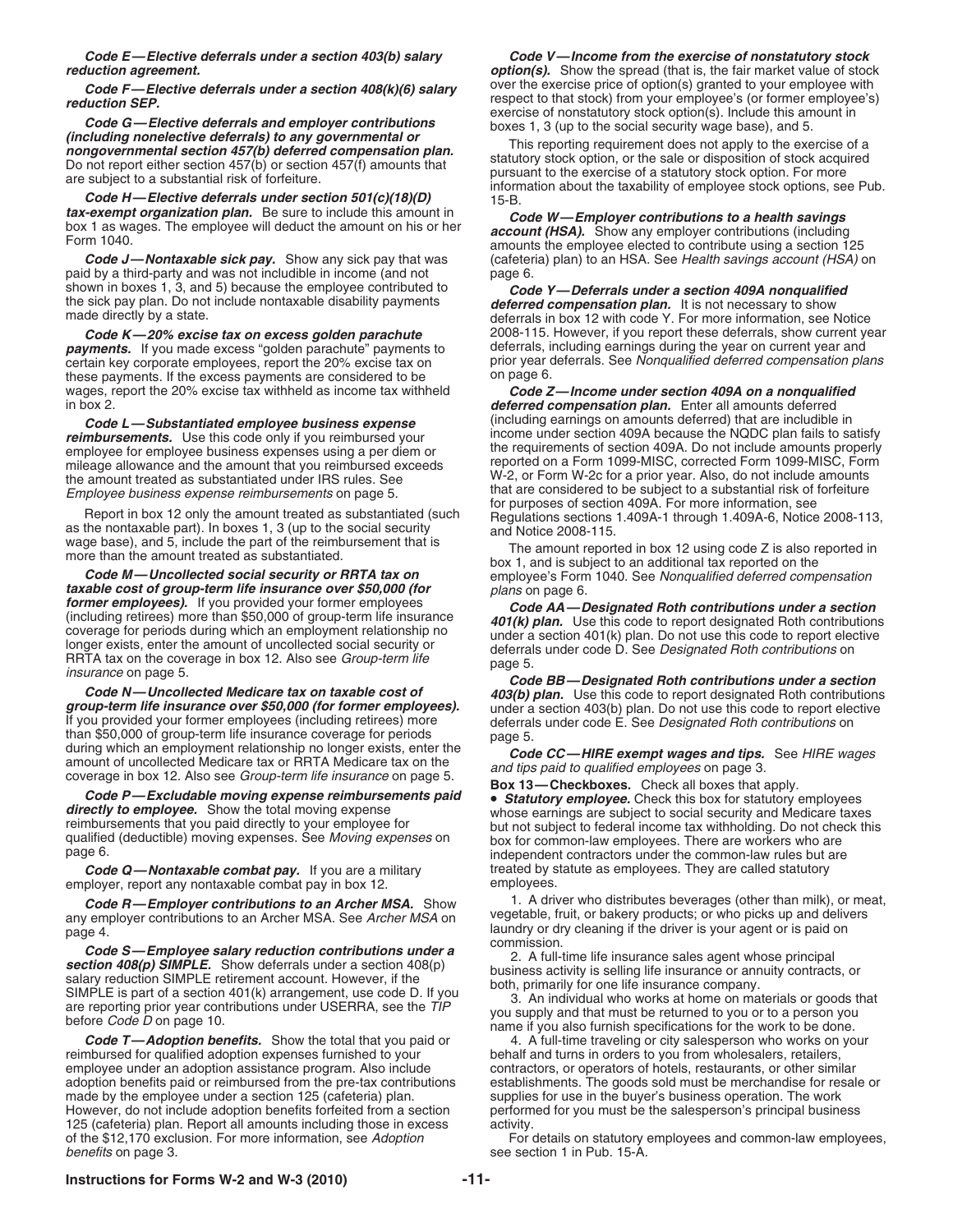• **Retirement plan.** Check this box if the employee was an "active You should retain a reconciliation for future reference. See participant" (for any part of the year) in any of the following: Reconciling Forms W-2, W-3, 9

1. A qualified pension, profit-sharing, or stock-bonus plan described in section  $401(a)$  (including a  $401(k)$  plan).

by an agency or instrumentality thereof (other than a section 457(b)

Generally, an employee is an active participant if covered by (a) a defined benefit plan for any tax year that he or she is eligible to should check this box even if it is not required to file Form 941 or participate in or (b) a defined contribution plan (for example, a Form 944. participate in or (b) a defined contribution plan (for example, a section 401(k) plan) for any tax year that employer or employee<br>
contributions (or forfeitures) are added to his or her account. For<br>
additional information on employees who are eligible to participate<br>
in a plan, contact page 5 of Internal Revenue Bulletin 1998-38 at www.irs.gov/pub/<br>irs-irbs/irb98-38.pdf.

**TIP**

value in the employee's income, it must also be reported here or on<br>a separate statement to your employee. You may also use this box **Hshld. emp.** Check this box if you are a household employer<br>for any other information th Label each item. Examples include state disability insurance taxes include the household employee's taxes on Form 941, Form 943, or<br>withheld union dues uniform payments health insurance taxes Form 944. withheld, union dues, uniform payments, health insurance premiums deducted, nontaxable income, educational assistance premiums deducted, nontaxable income, educational assistance<br>payments, or a member of the clergy's parsonage allowance and<br>utilities. In addition, you may enter the following contributions to a<br>pension plan: (a) nonelectiv

It you are reporting prior year contributions under USERRA (see Forms W-2. See 941 above.<br>
the TIP before Code D on page 10 and Uniformed Services **Box c—Total number of Forms W-2.** Show the number of<br>
Employment and Reemp box 14 makeup amounts for nonelective employer contributions,<br>box 14 makeup amounts for nonelective employer contributions,

**Boxes 15 through 20—State and local income tax information.** have the same EIN; or you m<br>Use these boxes to report state and local income tax information. Forms W-2 of the same type. Use these boxes to report state and local income tax information. Enter the two-letter abbreviation for the name of the state. The **Box e—Employer identification number (EIN).** If you received a<br>employer's state ID numbers are assigned by the individual states.<br>The state and local inform

**How to complete Form W-3.** The instructions under How to complete Form W-2 on page 7 generally apply to Form W-3. Type



there are differences, you may be contacted by the IRS and SSA.

Reconciling Forms W-2, W-3, 941, 943, 944, CT-1, and Schedule H (Form 1040) on page 13.

described in section 401(a) (including a 401(k) plan).<br>
2. An annuity plan described in section 403(a).<br>
3. An annuity contract or custodial account described in section<br>
4. A simplified employee pension (SEP) plan descri

plan).<br>
Generally, an employee is an active participant if covered by (a) QUARTERLY Federal Tax Return, and no other category (except<br>
Generally, an employee is an active participant if covered by (a) "Third-party sick pay

employees. For nonagricultural employees, send their Forms W-2 with a separate Form W-3, checking the appropriate box.

944. Check this box if you file Form 944, Employer's ANNUAL Federal Tax Return (or Formulario 944(SP), its Spanish version), Do not check this box for contributions made to a<br>nonqualified or section 457(b) plan.<br>nonqualified or section 457(b) plan.

**CT-1.** Check this box if you are a railroad employer sending Forms W-2 for employees covered under the Railroad Retirement • **Third-party sick pay.** Check this box only if you are a third-party<br>sick pay payer filing a Form W-2 for an insured's employee or are<br>an employer reporting sick pay payments made by a third party.<br>See Sick Pay Reportin

sending Forms W-2 for household employees and you did not

voluntary after-tax contributions, required employee contributions,<br>and employer matching contributions. Report such amounts separate establishments in your business. You may file a separate separate establishments in your business. You may file a separate separately for each year. Railroad employers, see page 6. Form W-3, with Forms W-2, for each establishment even if they all<br>Roxes 15 through 20—State and local income tax information have the same EIN; or you may use a sin

the same as shown on your Form 941, Form 943, Form 944, Form CT-1, or Schedule H (Form 1040) and in the following format: Specific Instructions for Form W-3<br>
How to complete Form W-3. The instructions under How to<br> *EIN used this year* on page 13.

complete Form W-2 on page 7 generally apply to Form W-3. Type<br>entries using black ink. Scanners cannot read entries if type is too<br>light.<br>light. see Box b—Employer identification number (EIN) on page 8.

Amounts reported on related employment tax forms (for **Box f—Employer's name.** If you are not using a preprinted Form<br>example, Form W-2, Form 941, Form 943, or Form 944) W-3, enter the same name as shown on your Form 941, example, Form W-2, Form 941, Form 943, or Form 944) W-3, enter the same name as shown on your Form 941, Form 943, should agree with the amounts reported on Form W-3. If Form 944, or Form CT-1. Make any necessary correction Form 944, or Form CT-1. Make any necessary corrections on your preprinted Form W-3.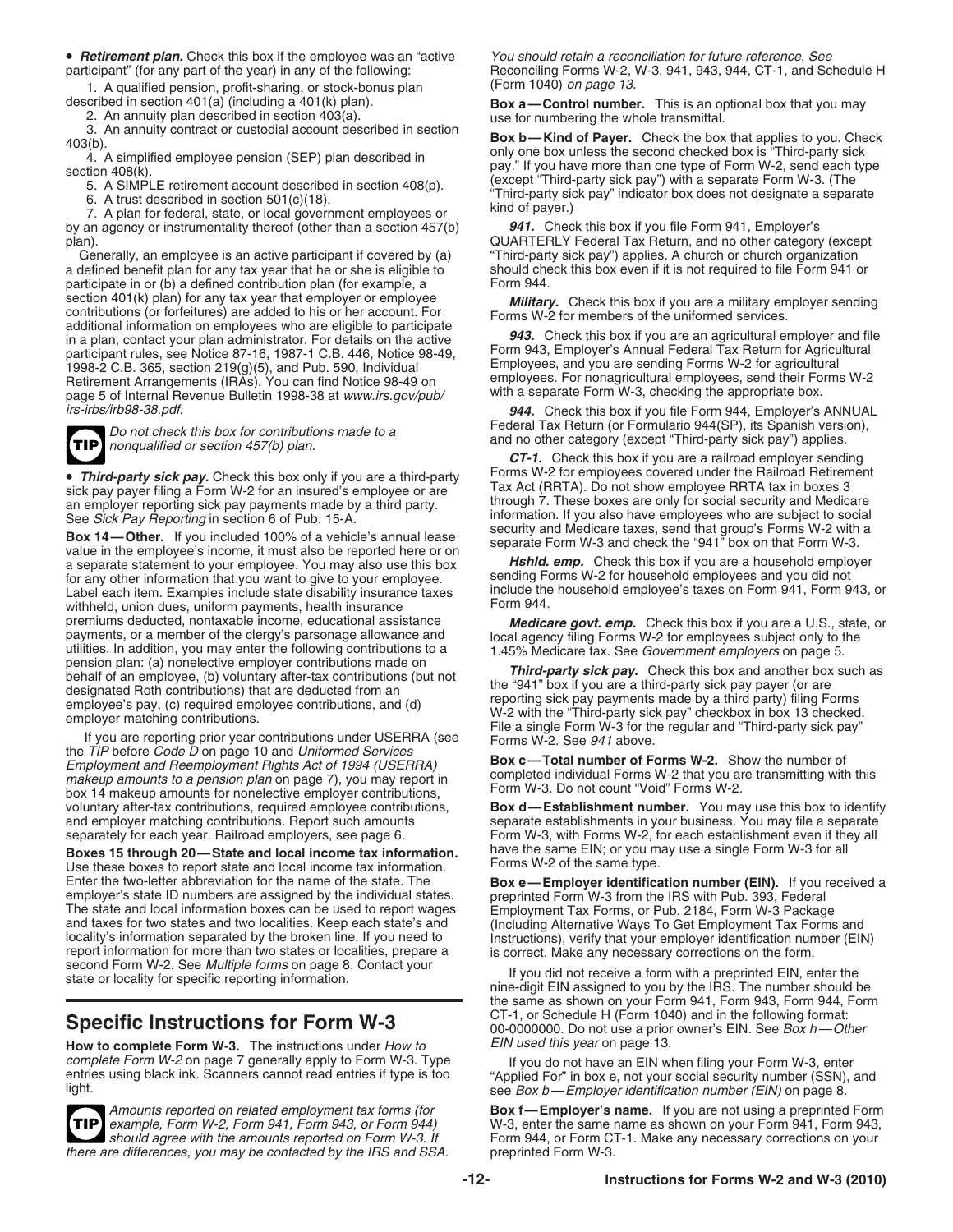**Box g—Employer's address and ZIP code.** If you are not using Form 944, Form CT-1 (box 2 only), and Schedule H (Form 1040). **a** preprinted Form W-3, enter your address. Make any necessary When there are discrepancies betwe

**Box h—Other EIN used this year.** If you have used an EIN 944, Form CT-1, or Schedule H (Form 1040) fincluding a prior owner's EIN) on Form 941, Form 943, Form 944, will be contacted to resolve the discrepancies. (including a prior owner's EIN) on Form 941, Form 943, Form 944, or Form CT-1 submitted for 2010 that is different from the EIN<br>
reported on Form W-3 in box e, enter the other EIN used. Agents<br>
generally report bonuses as wages and as social security and Medicare<br>
on page 4.<br>
Contact pe



below, are totals from only the Forms W-2 (excluding any Forms W-2 marked "VOID") that you are sending with this Form W-3.  $\qquad \qquad$  5.

Exercise 1 through 10. Enter the totals reported in boxes 1 through <br>
10 on the Forms W-2.<br> **Box 11**—**Nonqualified plans.** Enter the total reported in box 11<br> **Exercise 2** on the Forms W-2.<br> **Exercise 2** on the Forms W-2.<br>

**Box 12a—Deferred compensation.** Enter the total of all<br>amounts reported with codes D through H, S, Y, AA, and BB in box<br>12 on Forms W-2. Do not enter a code.<br>**Box 12b—HIRE exempt wages and tips.** Enter the total of all<br>**B** 

**Box 12b—HIRE exempt wages and tips.** Enter the total of all **•** Do not report noncash wages that are not subject to social amounts reported with code CC in box 12 on Forms W-2. See security or Medicare taxes as social sec amounts reported with code CC in box 12 on Forms W-2. See security or Medicare taxes as social security or Medicare wages.<br>HIRE wages and tips paid to qualified employees on page 3. HIRE wages and tips paid to qualified employees on page 3. • If you use an EIN on any quarterly Form 941 for the year (or

**Box 13—For third-party sick pay use only.** Third-party payers annual Forms 943, 944, CT-1, and Schedule H (Form 1040)) that is **Box 13—For third-party sick pay use only.** Third-party payers annual Forms 943, 944, CT-1, and Schedule H (Form 1040)) the optional rule for Form W-2 different from the EIN reported in box e on Form W-3, enter the describ described in section 6 of Pub. 15-A) filing third-party sick pay recap Forms W-2 and W-3 must enter "Third-Party Sick Pay Recap" in

Forms 1942 and W-3 must enter "Third-Party Sick Pay Recap" in<br>
His box.<br>
How the box only if you are the employer and have<br>
Complete this box only if you are the employer and have<br>
employers with early sick pay.<br>
Schedule

box is an accurate total of the Forms W-2. 4. Advance EIC payment (box 9).

yearly totals from the quarterly Forms 941, or annual Form 943,

a preprinted Form W-3, enter your address. Make any necessary When there are discrepancies between amounts reported on Forms<br>W-2 and W-3 filed with the SSA and on Form 941, Form 943, Form W-2 and W-3 filed with the SSA and on Form 941, Form 943, Form 944, Form CT-1, or Schedule H (Form 1040) filed with the IRS, you

ns arise during processing.<br>The amounts to enter in boxes 1 through 19, described • Report social security taxes withheld on Form W-2 in box 4, not<br>below, are totals from only the Forms W-2 (excluding any in box 3.

Forms W-2 marked "VOID") that you are sending with this • Report Medicare taxes withheld on Form W-2 in box 6, not in box 6, not in box 6.

**Reconciling Forms W-2, W-3, 941, 943, 944,**<br> **CT-1, and Schedule H (Form 1040)**<br>
Reconcile the amounts shown in boxes 2, 3, 5, 7, and 9 from all reasons. If they do not match, you should determine that the reasons. If they do not match, you should determine that the 2010 Forms W-3 with their respective amounts from the 2010 reasons are valid. Keep your reconciliation in case of inquiries from yearly totals from the quarterly Forms 941, or annual Form 943, the IRS or the SSA.